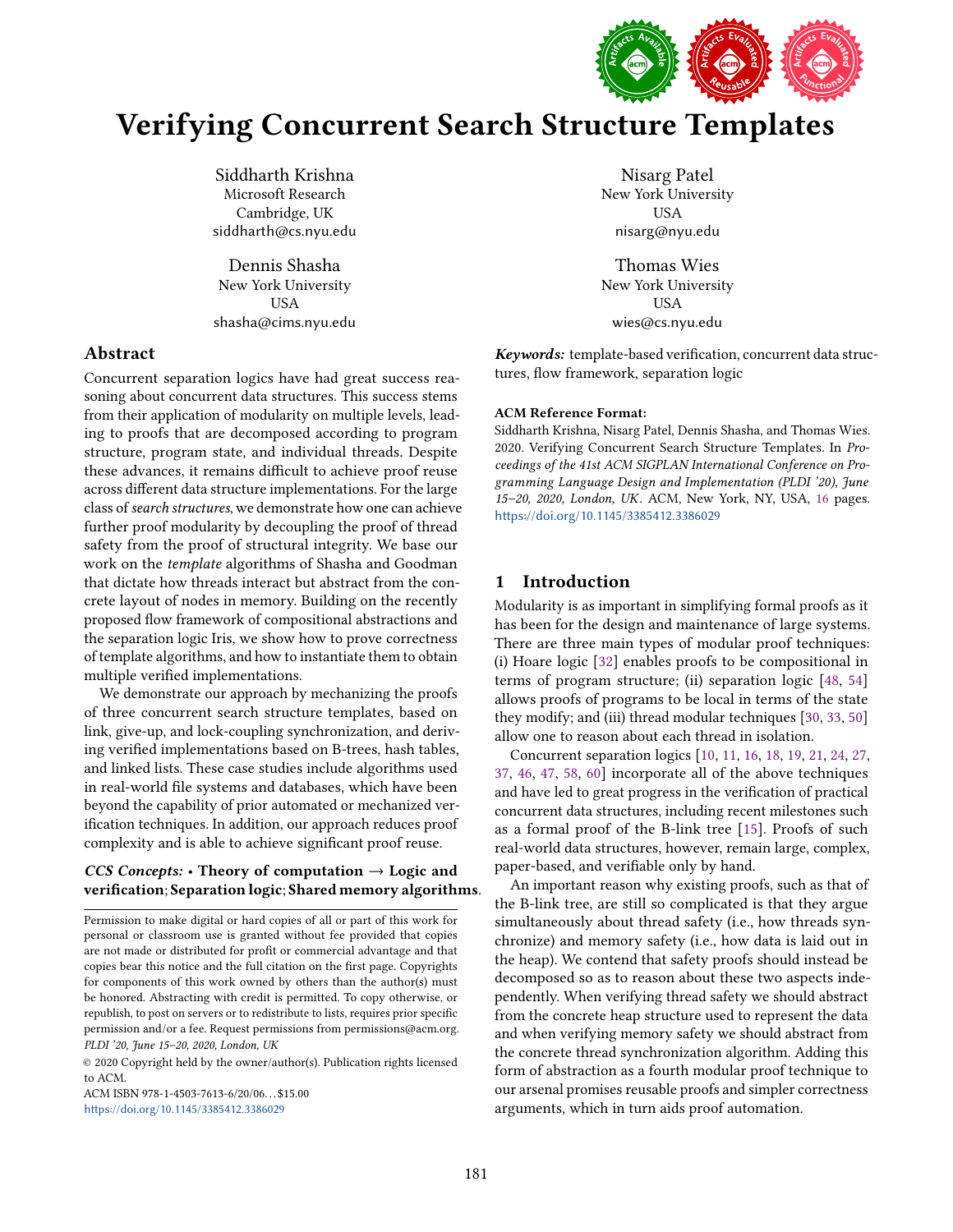<span id="page-1-0"></span>

Figure 1. The structure of our proofs.

As an example, consider the B-link tree, which uses the link-based technique for thread synchronization. The following analogy [\[57\]](#page-15-8) captures the essence of this technique. Bob wants to borrow book k from the library. He looks at the library's catalog to locate  $k$  and makes his way to the appropriate shelf *n*. Before arriving at *n*, Bob gets caught up in a conversation with a friend. Meanwhile, Alice, who works at the library, reorganizes shelf  $n$  and moves  $k$  as well as some other books to n'. She updates the library catalog and also leaves a sticky note at  $n$  indicating the new location of the moved books. Finally, Bob continues his way to n, reads the note, proceeds to  $n'$ , and takes out  $k$ . The synchronization protocol of leaving a note (the link) when books are moved ensures that Bob can find  $k$  rather than thinking that  $k$  is nowhere in the library. However, when arguing the correctness of this protocol, we do not need to reason about how books are stored in shelves or how the catalog is organized.

The library patron corresponds to a thread searching for and performing an operation on the key k stored at some node n in the B-link tree and the librarian corresponds to a thread performing a split operation involving nodes  $n$  and n ′ . As in our library analogy, the synchronization technique of creating a forward pointer (the link) when nodes are split works independently of how data is stored within each node and how these are organized in memory (e.g. as a B-tree or hash table). Hence, it applies to vastly different concrete data structures. Our goal is to verify the correctness of template algorithms once and for all so that their proofs can be reused across different data structure implementations.

The challenge in achieving this *algorithmic proof modular* $itv$  is in reconciling the template abstractions with the proof technique of reasoning locally about modifications to the heap as in separation logic (SL), which is itself critical to obtaining simple proofs that are easy to mechanize. The proof of the link technique depends on certain invariants about the paths that a search for a key  $k$  follows in the data structure graph. However, with the standard heap abstractions used in separation logic (e.g. inductive predicates), it is hard to express these invariants independently of the invariants that capture how the data structure is represented in memory. Consequently, existing proofs such as the one of the B-link tree in [\[15\]](#page-13-6) intertwine the synchronization invariants and the

memory invariants, which makes the proof complex, hard to mechanize, and difficult to reuse on different structures.

*Template Proof Methodology.* This paper shows how to adapt and combine recent advances in compositional abstractions and separation logic in order to achieve the envisioned algorithmic proof modularity for the important class of concurrent search data structures.

We base our work on the template algorithms for concurrent search structures by Shasha and Goodman [\[57\]](#page-15-8), who identified the key invariants needed for decoupling reasoning about synchronization and memory representation for such data structures. The second ingredient is the concurrent separation logic Iris [\[34,](#page-14-6) [35,](#page-14-7) [37,](#page-14-5) [39\]](#page-14-8). We show how to capture the high-level idea of [\[57\]](#page-15-8) in terms of a new Iris resource algebra, yielding a general methodology for modular verification of concurrent search structures. This methodology independently verifies that (1) the template algorithm satisfies the (atomic) abstract specification of search structures assuming that node-level operations maintain certain shape-agnostic invariants and (2) the implementations of these operations for each concrete data structure maintains these invariants.

A key technical improvement over [\[57\]](#page-15-8) is that our new resource algebra, in combination with Iris' notion of atomic triples [\[16,](#page-13-2) [36,](#page-14-9) [37\]](#page-14-5), avoids explicit reasoning about execution histories and low-level programming language semantics. Moreover, it yields a local proof technique that eliminates the need to reason explicitly about the global abstract state of the data structure. The latter crucially relies on the recently proposed flow framework [\[40,](#page-14-10) [41\]](#page-14-11), the final ingredient of our methodology. The flow framework provides an SL-based abstraction mechanism that allows one to reason about global inductive invariants of general graphs in a local manner. Using this framework, we can do SL-style reasoning about the correctness of a concurrent search structure template while abstracting from the specific low-level heap representation of the underlying data structure.

We note that our methodology generalizes to any data structure indexed by keys, including implementations of sets, maps, and multisets (but not, e.g., queues and stacks). Our approach of separating concurrency templates and heap implementations requires the data structure to have an abstract state (e.g. as mathematical set or map) with a certain algebraic structure: we need to be able to decompose the abstract state into local abstract states that are disjoint in some sense. Moreover, composition of abstract states needs to be associative, commutative, and homomorphic to composition of heap graphs. For instance, consider a binary search tree representing a mathematical map where each tree node stores a single key/value pair. If one arbitrarily splits the tree's heap graph into disjoint subgraphs, then these subgraphs represent disjoint mathematical maps whose union yields the map represented by the original composed heap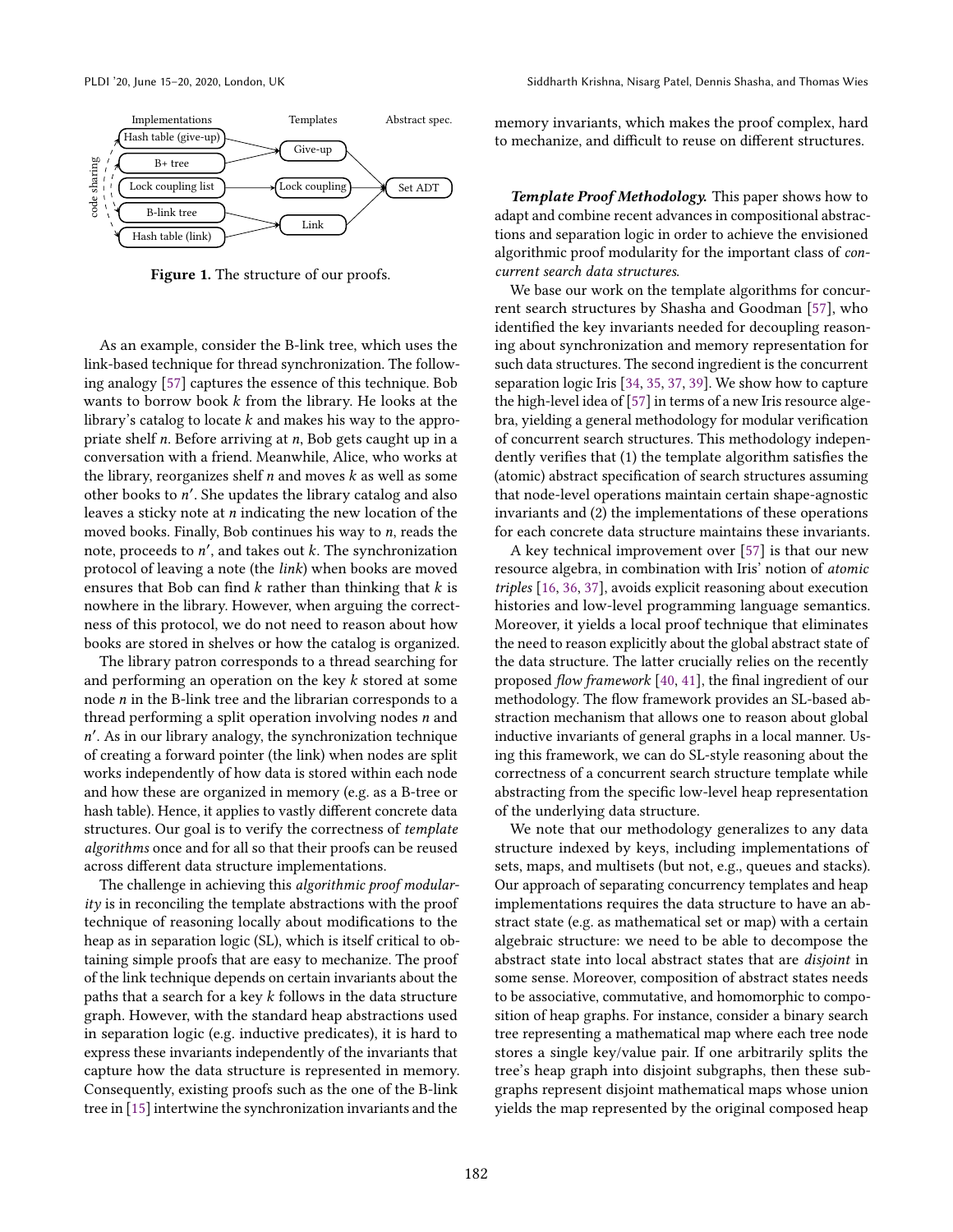graph. We conjecture that all search structure implementations follow these composition principles.

*Case Studies.* We demonstrate our methodology by mechanizing the correctness proofs of three template algorithms for concurrent search structures based on the link, the giveup, and the lock-coupling technique of synchronization (Fig. [1\)](#page-1-0). For these, we derive concrete verified implementations based on B-trees, hash tables, and sorted linked lists, resulting in five different data structure implementations. [ğ4](#page-5-0) discusses the proof of the link template in detail. Section [ğ5](#page-10-0) presents a summary of the effort required by our verification approach.

A key advantage of our approach is that we can perform sequential reasoning when we verify that an implementation is a valid template instantiation. We therefore perform only the template proofs in Iris/Coq and verify the implementations using the automated deductive verification tool GRASShopper [\[51,](#page-15-9) [52\]](#page-15-10). The automation provided by GRASShopper enables us to bring the proofs of highly complicated implementations such as B-link trees within reach.

Our proofs include a mechanization of the meta-theory of the flow framework presented in [\[41\]](#page-14-11), carried out independently in both GRASShopper and Iris/Coq. The verification efforts in the two systems are hence each fully self-contained. The template proofs done in Iris are parametric to any possible correct implementation of the node-level operations. The specifications assumed in Iris match those proved in GRASShopper. However, we note that there is no formal connection between the proofs done in the two systems. If one desires end-to-end certified implementations, one can perform both template and implementation proofs in Iris/- Coq (albeit with substantial additional effort). Performing the proofs completely in GRASShopper or a similar SMT-based verification tool would require additional tooling effort to support reasoning about Iris-style resource algebras.

The proofs we obtain are more modular, simpler, and more reusable than existing proofs of such concurrent data structures. Our experience is that adapting our technique to a new template algorithm and instantiating a template to a new data structure takes only a few hours of proof effort.

*Summary.* The contributions of this paper are:

- We propose a new methodology for verifying concurrent search structure templates that enables proofs to be compositional in terms of program structure and state, and exploit thread and algorithmic modularity. The technique applies to any data structure that is indexed by keys, including implementations of sets, maps, and multisets.
- We mechanically prove several complex real-world data structures such as the B-link tree that are beyond the capability of existing techniques for mechanized or automated formal proofs. The resulting proofs are relatively simple and reusable.

• We mechanize the meta-theory of the flow framework [\[41\]](#page-14-11) within Coq and GRASShopper, and show how to use it to construct a general parametric resource algebra for flow-based proofs in Iris. The possible uses of this effort go beyond the specific application considered in this paper.

# <span id="page-2-0"></span>2 Overview

A search structure is a key-based store that implements three basic operations: search, insert, and delete. We refer to a thread seeking to search for, insert, or delete a key k as an operation on  $k$ , and to  $k$  as the *operation key*. For simplicity, the presentation here treats search structures as containing only keys (i.e. as implementations of mathematical sets), but all our proofs can be easily extended to consider search structures that store key-value pairs.

#### 2.1 B-link Trees

The B-link tree (Fig. [2\)](#page-3-0) is an implementation of a concurrent search structure based on the B-tree. A B-tree is a generalization of a binary search tree, in that a node can have more than two children. In a binary search tree, each node contains a key  $k_0$  and up to two pointers  $y_l$  and  $y_r$ . An operation on k takes the left branch if  $k < k_0$  and the right branch otherwise. A B-tree generalizes this by having  $l$  sorted keys  $k_0, \ldots, k_{l-1}$  and  $l + 1$  pointers  $y_0, \ldots, y_l$  at each node, such that  $B \le l + 1 < 2B$  for some constant B. At internal nodes, an operation on  $k$  takes the branch  $y_i$  if  $k_{i-1} \leq k < k_i$ . In the most common implementations of B-trees (called B+ trees), the keys are stored only in leaf nodes; internal nodes contain "separator" keys for the purpose of routing only. When an operation arrives at a leaf node  $n$ , it proceeds to insert, delete, or search for its operation key in the keys of n. To avoid interference, each node has a lock that must be held by an operation before it reads from or writes to the node.

When a node *n* becomes full, a separate maintenance thread performs a split operation by transferring half its keys (and pointers, if it is an internal node) into a new node  $n'$ , and adding a link to  $n'$  from the parent of  $n$ . A concurrent algorithm needs to ensure that this operation does not cause concurrent operations at *n* looking for a key k that was transferred to  $n'$  to conclude that  $k$  is not in the structure. The B-link tree solves this problem by linking  $n$  to  $n'$  and storing a key k' (the key in the gray box in the figure) that indicates to concurrent operations that the key  $k$  can be reached by following the link edge if  $k > k'$ . To reduce the time the parent node is locked, this split is performed in two steps: (i) a half-split step that locks  $n$ , transfers half the keys to  $n'$ , and adds a link from  $n$  to  $n'$  and (ii) a complete-split performed by a separate thread that takes half-split nodes  $n$ , locks the parent of  $n$ , and adds a pointer to  $n'$ .

Fig. [2](#page-3-0) shows the state of a B-link tree where node  $y_2$  has been fully split, and its parent  $n$  has been half split. The full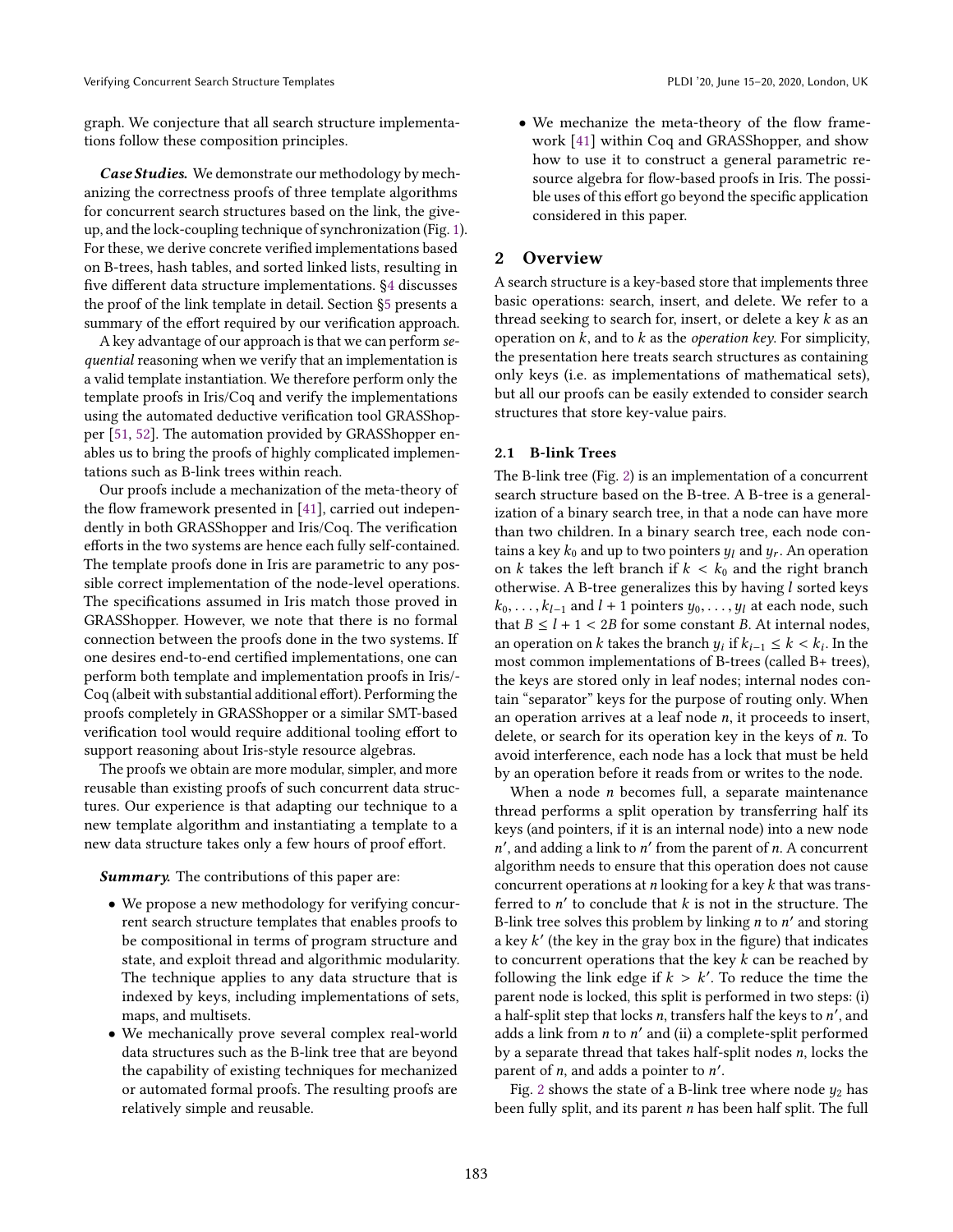<span id="page-3-0"></span>

Figure 2. An example B-link tree state in the middle of of a split. Node  $n$  was full, and has been half-split and children  $y_2$  and  $y_3$  have been transferred to new node  $n'$  (old edges are shown with dotted lines), but the complete-split has yet to add  $n'$  to the parent  $r$  (the dashed edge). Each node contains an array of keys  $k_0, \ldots, k_{l-1}$  in the middle, an array of pointers  $y_0, \ldots, y_l$  in the bottom, the inset (see [ğ4.3\)](#page-7-0) in the top left and the inreach ([ğ4.3\)](#page-7-0) in the top right. (The key in the gray box is not considered part of the contents and determines when to take the link edge.) Each edge is labelled by its edgeset ([ğ2.2\)](#page-3-1), and the label with a curved arrow to the top-left of the root is its inflow (explained in [ğ4.3\)](#page-7-0).

split of  $y_2$  moved keys {8, 9} to a new node  $y_3$ , added a link edge, and added a pointer to  $y_3$  in its (old) parent n. However, this caused  $n$  to become full, resulting in a half split that moved its children  $\{y_2,y_3\}$  to a new node  $n'$  and added a link edge to  $n'$ . The key 5 in the gray box in  $n$  directs operations on keys  $k \geq 5$  via the link edge to n'. The figure shows the state after this half split but before the complete-split when the pointer of  $n'$  will be added to  $r$ .

#### <span id="page-3-1"></span>2.2 Abstracting Search Structures using Edgesets

The link technique is not restricted to B-trees: consider a hash table implemented as an array of pointers, where the ith entry refers to a bucket node that contains an array of keys  $k_0, \ldots, k_l$  that all hash to *i*. When a node *n* gets full, it is locked, its keys are moved to a new node  $n'$  with twice the capacity, and  $n$  is linked to  $n'$ . Again, a separate operation locks the main array entry and updates it from  $n$  to  $n'$ .

While these two data structures look completely different, the main operations of search, insert, and delete follow the same abstract algorithm. In both, there is some local rule by which operations are routed from one node to the next, and both introduce link edges when keys are moved to ensure that no other operation loses its way.

To concretize this intuition, let the edgeset of an edge  $(n, n')$ , written es $(n, n')$ , be the set of operation keys for which an operation arriving at a node *n* traverses  $(n, n')$ . The B-link tree in Fig. [2](#page-3-0) labels each edge with its edgeset; the edgeset of  $(n, y_1)$  is [4, 5) and the edgeset of the link edge  $(y_0, y_1)$  is [4, ∞). Note that 4 is in the edgeset of  $(y_0, y_1)$  even though an operation on 4 would not normally reach  $y_0$ . This

<span id="page-3-5"></span><span id="page-3-4"></span><span id="page-3-3"></span><span id="page-3-2"></span>

|               | 1 <b>let rec</b> traverse $n k =$ | 8 <b>let rec</b> css0p $\omega$ r k = |                                                                 |  |  |  |
|---------------|-----------------------------------|---------------------------------------|-----------------------------------------------------------------|--|--|--|
| 2 lockNode n; |                                   |                                       | 9 <b>let</b> $n =$ traverse $r \, k$ in                         |  |  |  |
|               |                                   |                                       | 3 match findNext n k with 10 match decisiveOp $\omega$ n k with |  |  |  |
|               | $4$   None $\rightarrow$ n        |                                       | 11   None -> unlockNode n;                                      |  |  |  |
|               | $5 \mid$ Some n' $\rightarrow$    |                                       | cssOp $\omega$ r k                                              |  |  |  |
|               | 6 unlockNode n;                   |                                       | 13   Some res -> unlockNode n;                                  |  |  |  |
|               | 7 traverse n' k                   | 14                                    | res                                                             |  |  |  |
|               |                                   |                                       |                                                                 |  |  |  |

Figure 3. The link template algorithm, which can be instantiated to the B-link tree algorithm by providing implementations of helper functions findNext and decisiveOp. findNext n k returns Some n' if  $k \in \operatorname{es}(n, n')$  and None if there exists no such  $n'$ . decisiveOp n k performs the operation  $\omega$  (either search, insert, or delete) on  $k$  at node  $n$ .

is deliberate. In order to make edgeset a local quantity, we say  $k \in \text{es}(n, n')$  if an operation on k would traverse  $(n, n')$ assuming it somehow found itself at n. In the hash table, assuming there exists a global root node, the edgeset from the root to the *i*th array entry is  $\{k \mid hash(k) = i\}$ . The edgeset from an array entry to the bucket node is the set of all keys KS, as is the edgeset from a deleted bucket node to its replacement.

#### 2.3 The Link Template Algorithm

Fig. [3](#page-3-2) lists the link template algorithm [\[57\]](#page-15-8) that uses edgesets to describe the algorithm used by all core operations for both B-link trees and hash tables in a uniform manner. The algorithm assumes that an implementation provides certain primitives or helper functions, such as findNext that finds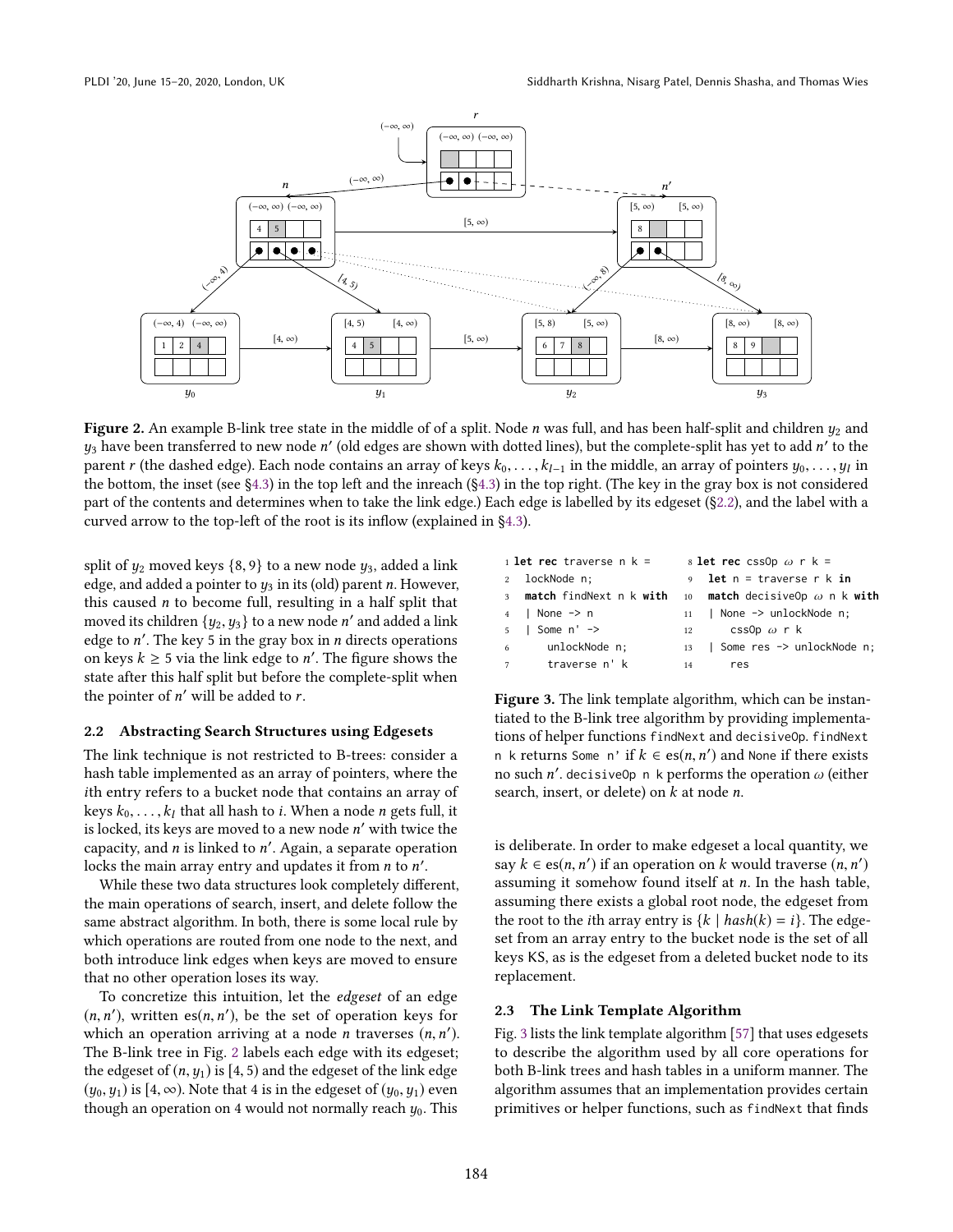the next node to visit given a current node n and an operation key k, by looking for an edge  $(n, n')$  with  $k \in \text{es}(n, n')$ . For the B-link tree, findNext does a binary search on the keys in a node to find the appropriate pointer to follow. For the hash table, when at the root findNext returns the edge to the array element indexed by the hash of the key, and at bucket nodes it follows the link edge if it exists. The function cssOp can be used to build implementations of all three search structure operations by implementing the helper function decisiveOp to perform the desired operation (read, add, or remove) of key  $k$  on the node  $n$ .

An operation on key  $k$  starts at the root  $r$ , and calls a function traverse on line [9](#page-3-3) to find the node on which it should operate. traverse is a recursive function that works by following edges whose edgesets contain  $k$  (using the helper function findNext on line [3\)](#page-3-4) until the operation reaches a node n with no outgoing edge having an edgeset containing k. Note that the operation locks a node only during the call to findNext, and holds no locks when moving between nodes. traverse terminates when findNext does not find any n' such that  $k \in \text{es}(n, n')$ , which, in the B-link tree case means it has found the correct leaf to operate on. At this point, the thread performs the decisive operation on  $n$  (line [10\)](#page-3-5). If the operation succeeds, then decisiveOp returns Some res and the algorithm unlocks n and returns res. In case of failure (say an insert operation encountered a full node), the algorithm unlocks n, gives up, and starts from the root again.

If we can verify this link template algorithm with a proof that is parameterized by the helper functions, then we can reuse the proof across diverse implementations. In the rest of this paper, we show how to do this using the flow framework in the Iris separation logic.

## <span id="page-4-3"></span>3 A Brief Introduction to Flows

This section describes the flow framework [\[40,](#page-14-10) [41\]](#page-14-11), a separation logic based approach for specifying and reasoning about unbounded data structures. We give an informal description of the framework and demonstrate flow-based reasoning on a simple list example (for a more formal introduction, see  $[40, 41]$  $[40, 41]$ ). We use the fundamental flow framework  $[41]$ in this paper as it simplifies our proofs.

Separation logic is based on the powerful concept of local reasoning. However, many important properties of data structure graphs depend on non-local information. For instance, one cannot express the property that a graph is a tree by conjoining per-node invariants. The flow framework allows one to specify global graph properties in terms of node-local invariants by extending the graph with a flow - a function from nodes to values from some flow domain. These flow values are constrained to satisfy the flow equation, i.e. they must be a fixpoint of a set of algebraic equations induced by the entire graph (thereby allowing one to capture global constraints at the node level). When modifying a

<span id="page-4-2"></span>

Figure 4. Unlinking a node  $n$  from a list by swinging the pointer from its predecessor  $l$  to its successor  $m$ . Edges are labeled with edge labels for path counting ( $\lambda_0$  edges omitted). The interface of the blue region  $\{l, n\}$  is shown on the right, and is preserved by this update.

graph, the framework allows one to perform a local proof that flow-based invariants are maintained via the notion of a flow interface. This is an abstraction of a graph region that specifies the flow values entering and exiting the region; if these are preserved then the flow values of the rest of the graph will be unchanged.

The rest of this section illustrates these concepts by considering some simple examples. Suppose we have a graph G on a set of nodes N and we want to express the property that it is a list rooted at some node  $r$  as a local condition on each node. To do this, we need to know some global information at each node: for instance, suppose there existed a function pc that mapped each node  $n$  to the number of paths from  $r$ to *n*.<sup>[1](#page-4-0)</sup> If for every node *n*,  $pc(n) = 1$  and *n* has at most one outgoing edge (both node-local assertions) then we know that  $G$  must be a list rooted at  $r$ .

This path-counting function pc is an example of a flow because it can be defined as a solution to the flow equation:

<span id="page-4-1"></span>
$$
\forall n \in N. f l(n) = in(n) + \sum_{n' \in N} e(n', n) (f l(n')) \qquad \text{(FlowEqn)}
$$

This is a fixpoint equation on a function  $f: N \to M$ , where  $M$  is a flow domain, in is an inflow that specifies the default-/initial flow value of each node, and e is a mapping from pairs of nodes to edge functions that determine how the flow of one node affects the flow of its neighbor. The flow framework works with directed partial graphs that are augmented with a flow, called flow graphs. A flow graph is a tuple  $H = (N, e, f)$ consisting of a finite set of nodes  $N \subseteq \mathcal{N}$  ( $\mathcal{N}$  is potentially infinite), a mapping from pairs of nodes to edge functions  $e: N \times \mathfrak{N} \to E$ , and a function fl such that ([FlowEqn](#page-4-1)) is satisfied for some inflow *in*. Flow graph composition  $H_1 \odot H_2$  is a partial operator that is a disjoint union of the nodes, edges,

<span id="page-4-0"></span><sup>&</sup>lt;sup>1</sup>We assume a definition of pc where  $pc(r) = 1$  even in acyclic graphs, this is because typically we are interested in the reachability of heap nodes from an external stack pointer.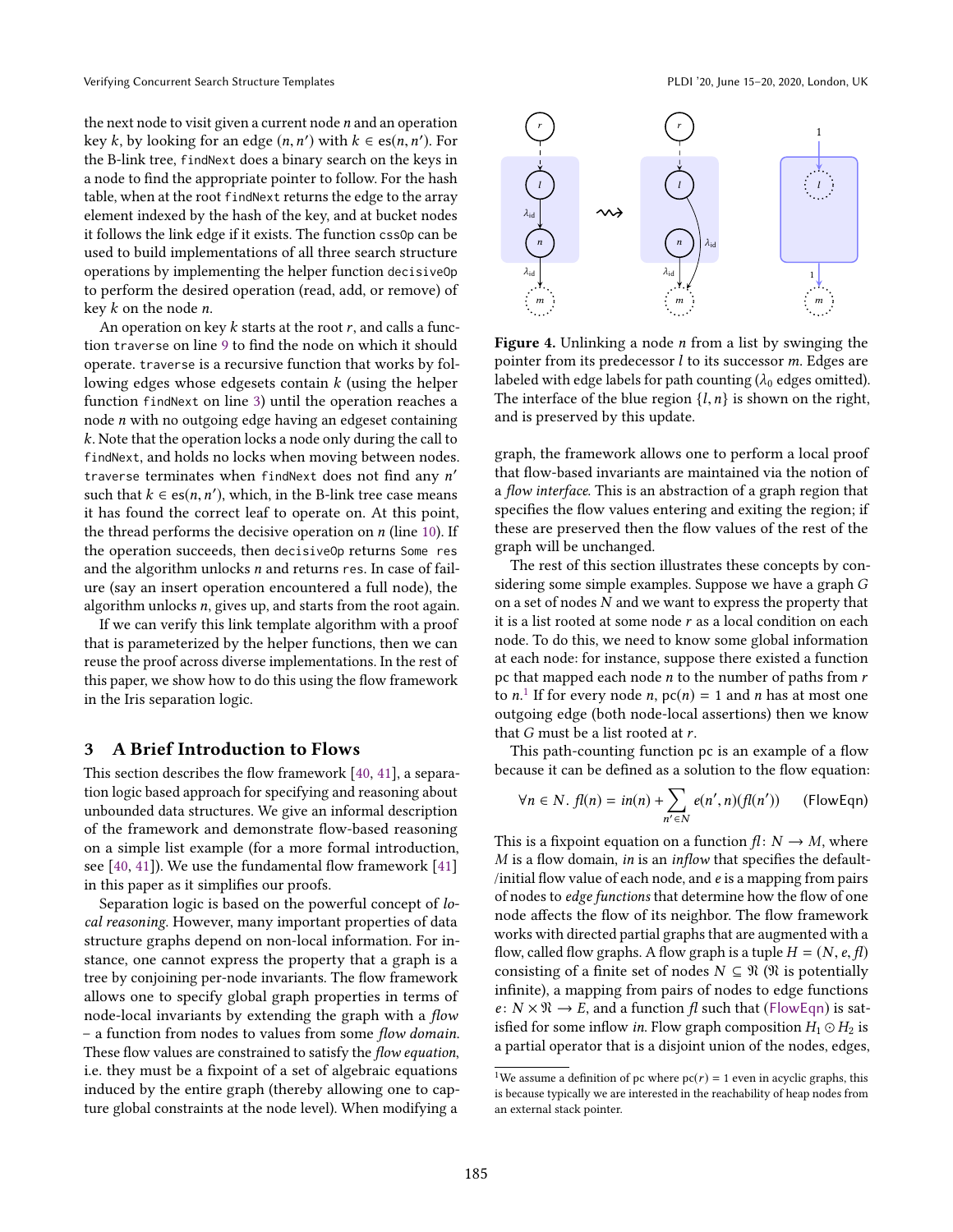and flow values and is defined only if the resulting graph continues to satisfy ([FlowEqn](#page-4-1)).

In the case of the path-counting flow, the flow domain *M* is N, the inflow is  $in(n) := (n = r \cdot ? \cdot 1 : 0)$ , and the edge function  $e(n, n')$  is the identity function  $\lambda_{\text{id}} \coloneqq (\lambda m. m)$  for all edges  $(n, n')$  in G and the zero function  $\lambda_0 := (\lambda m. 0)$ otherwise. The flow equation then reduces to the familiar constraint that the number of paths from  $r$  to  $n$ ,  $pc(n)$ , equals 1 if  $n = r$  else 0, plus the sum of the number of paths to all n ′ that have an edge to n.

The problem with assuming each node knows a flow value that satisfies some global constraint over the entire graph is that when a program modifies the graph, it can be hard to show that the flow-based invariants are maintained. In particular, when the program modifies a small part of the graph, say by modifying a single edge, we would ideally like to prove that the flow invariants are preserved by only reasoning about a small region around the modified edge. The flow framework enables such local proofs by means of an abstraction of flow (sub)graphs called flow interfaces.

Consider the simple example of a singly-linked list dele-tion procedure that unlinks<sup>[2](#page-5-1)</sup> a given node *n* from the list (Fig. [4\)](#page-4-2). The program swings the pointer from n's predecessor  $l$  to  $n$ 's successor  $m$ . We use the path-counting flow and the flow-based local constraints described above to express the invariant that the graph is a list (we show how to formally express this later). For a flow graph H over the path-counting flow domain, modifying a single edge  $(n, n')$ can potentially change the flow (the path-count) of every node reachable from n. However, notice that the modifica-tion shown in Fig. [4](#page-4-2) changes  $(l, n)$  to  $(l, m)$  where m is the successor of n. This preserves the flow of every node outside the modified subgraph  $H_1 = H|_{\{l,n\}}$  (shown in blue in Fig. [4\)](#page-4-2) because there was one path coming out of  $H_1$  and going to m both before and after the modification.

Flow interfaces build on this intuition; the interface  $I =$  $(in, out)$  of a flow graph H with domain N is a tuple consisting of the inflow in:  $N \rightarrow M$  (e.g., how many incoming paths each node in H has) and the outflow *out* :  $(\Re \setminus N) \rightarrow$  $M$  (e.g., how many outgoing paths  $H$  has to each external node). Formally, the inflow of  $H = (N, e, fl)$  is the in that satisfies ([FlowEqn](#page-4-1)) (this is unique, see [\[41\]](#page-14-11)) and the outflow is defined as *out*(*n*)  $\coloneqq \sum_{n' \in N} e(n', n) (f(n'))$ . For example, the flow interface of  $\{l\}$  in the left of Fig. [4](#page-4-2) is  $({l \rightarrow 1}, \lambda_0[n \rightarrow 1])$  because l has one incoming path from outside  $\{l\}$  and the subgraph  $\{l\}$  has one outgoing path to *n*. The interface of  $\{l, n\}$  in the left and center of Fig. [4](#page-4-2) is  $({l \rightarrow 1, n \rightarrow 0}, \lambda_0[m \rightarrow 1])$ , which is depicted abstractly on the right. The flow framework tells us that if we have  $H = H_1 \odot H_2$  and we modify  $H_1$  to some  $H'_1$  with the same interface, then  $H' = H'_1 \odot H_2$  exists. This means that the flow of all nodes in  $H_2$  is unchanged; thus it suffices to check

that  $H_1'$  satisfies the flow-based invariant and has the same interface as  $H_1$ , which are both local checks.

Interfaces are also a convenient abstraction for expressing specifications. As we have seen, the flow framework requires expressing graph properties as a combination of global constraints (e.g., in path-counting the inflow of the entire graph determines the root node) and node-local constraints (e.g., the path-count of every node is 1). The global constraints can be expressed in terms of the global interface (of the entire graph or data structure), for instance in the list case:

$$
\varphi(I) := I.in = (\lambda n. (n = r ? 1 : 0)) \wedge I.out = \lambda_0
$$

We use I.in and I.out to denote, respectively, the inflow and outflow of an interface I. Note that, saying the outflow is uniformly zero makes it a closed list (no pointers leave the structure) as opposed to a list segment. The node-local constraints can be expressed on the singleton interfaces of each node; as the inflow of a node that does not have a self edge is equal to its flow, and most constraints on the edges of a node can also be expressed in terms of its outflow. For instance, to encode a list, one can say that each node and its singleton interface satisfy the following predicate:  $3$ 

$$
\nu_{\rm ls}(n, I_n) := I_n \cdot in(n) = 1 \land (I_n \cdot out = \lambda_0 \lor I_n \cdot out = \lambda_0[\_ \rightarrow 1])
$$

By instantiating the flow domain and specifying  $\varphi$  and  $\nu$ appropriately, one can construct flows and flow interfaces that capture any graph property of interest [\[41\]](#page-14-11). Formally, flow interfaces form an algebra with a notion of interface composition  $I_1 \oplus I_2$  that can be defined independently of flow graphs. The connection to flow graphs is needed only to interpret the specifications that we write in terms of flow interfaces. We can define an abstraction relation between flow graphs and interfaces and show that interfaces define a congruence relation on flow graphs. Additionally, flow interfaces form a separation algebra [\[12\]](#page-13-7), which means they can be used in any abstract separation logic (and, as we show in this paper, in Iris).

In our proofs in [ğ4,](#page-5-0) we specify data structure invariants in terms of constraints on singleton and global interfaces as described above. We then tie the concrete heap representation of each node to its singleton interface and say that the global interface is the composition of all singleton interfaces in the separation logic. The main proof obligation is showing that the program maintains the per-node condition  $\nu$  in its footprint (i.e. the set of nodes it modifies), and that it preserves the interface of the footprint, which will imply that all other nodes have unchanged flows.

# <span id="page-5-0"></span>4 Verifying Search Structure Templates

This section shows how to tie together the edgeset framework and flow interfaces in Iris in order to verify template algorithms for concurrent search structures. We use the proof

<span id="page-5-1"></span><sup>2</sup>We assume a garbage-collected setting in this paper.

<span id="page-5-2"></span><sup>&</sup>lt;sup>3</sup>Krishna et al. [\[41\]](#page-14-11) use  $\gamma$  for this node-local predicate, but we use  $\nu$  since the former is used for ghost locations by Iris.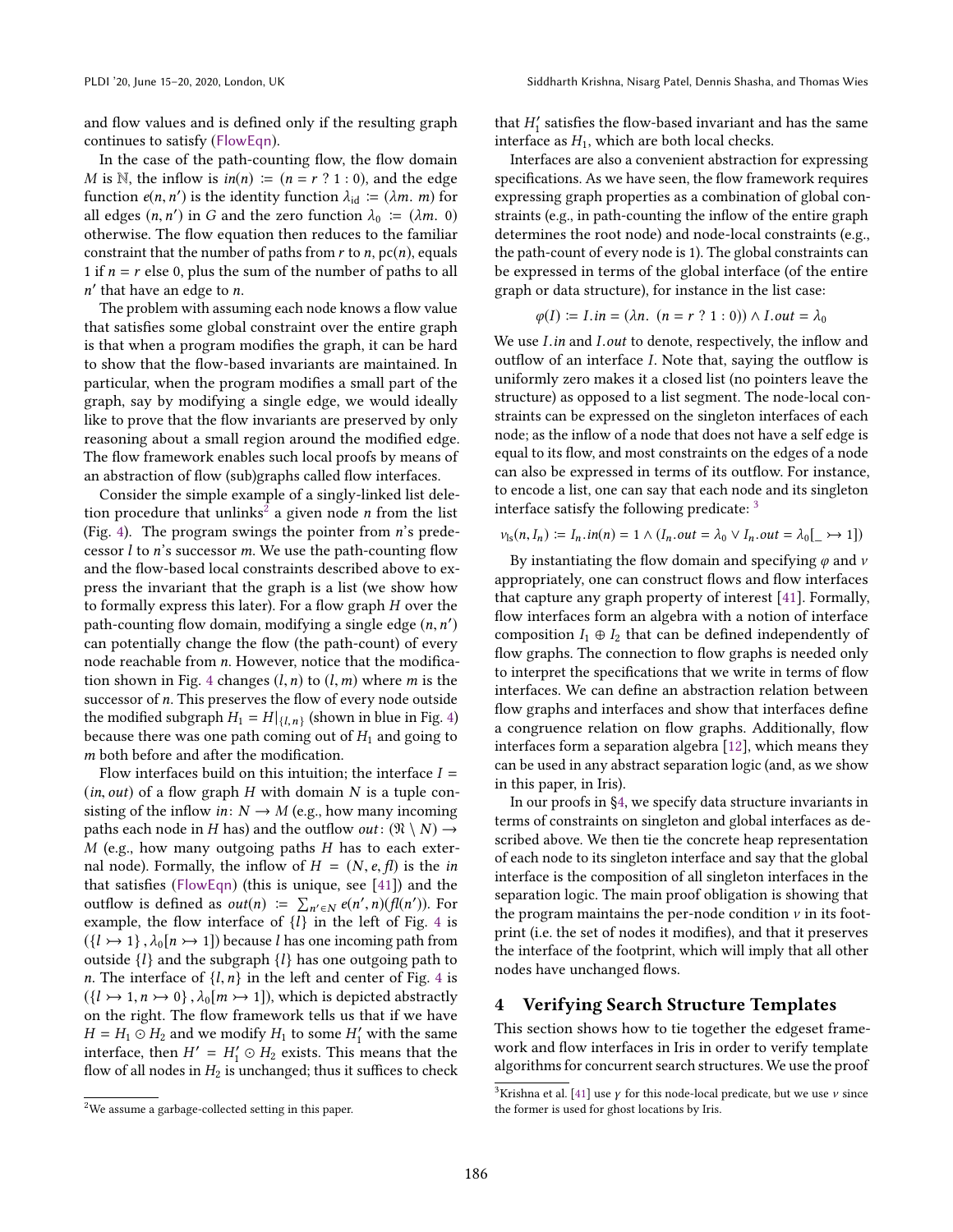<span id="page-6-0"></span>
$$
\langle C. \; \text{CSS}(r, C) \rangle \; \text{cssOp } \omega \; k \; \langle \; \text{res.} \; \text{CSS}(r, C') * \Psi_{\omega}(k, C, C', \text{res}) \; \rangle
$$

$$
\Psi_{\omega}(k, C, C', res) := \begin{cases}\nC' = C \land (res \Leftrightarrow k \in C) & \omega = search \\
C' = C \cup \{k\} \land (res \Leftrightarrow k \notin C) & \omega = insert \\
C' = C \setminus \{k\} \land (res \Leftrightarrow k \in C) & \omega = delete\n\end{cases}
$$

Figure 5. Abstract specification of cssOp.

of the link template from [ğ2](#page-2-0) as an example. The other template algorithms we prove, as well as the implementations we consider, are described in the next section. For space reasons, we provide only the intuition for Iris' key logical constructs and reasoning steps as and when they are used; for a more detailed introduction see [\[35\]](#page-14-7).

We specify the concurrent behavior of search structures using *atomic triples* [\[16,](#page-13-2) [36,](#page-14-9) [37\]](#page-14-5). A specification R  $\overline{\;\star\;}\langle\;\!P\;\!\rangle\;$  e  $\langle\;\!Q\;\!\rangle$ consists of a local precondition  $R$ , a shared precondition  $P$ and a postcondition Q. Such a triple means that the program e, despite executing in potentially many atomic steps, appears to operate atomically on the shared state and transform it from  $P$  to  $Q$ . Any thread-local resources that  $e$  needs are captured in R. Atomic triples are strongly related to the well-known *linearizability* [\[25\]](#page-14-12) criterion for concurrent algorithms. Intuitively, there is a point in time, known as the linearization point, where e updates P to Q.

Our atomic specification of a search structure operation  $\omega$  (either search, insert, or delete) in Fig. [5](#page-6-0) uses an abstract predicate  $CSS(r, C)$  (for concurrent search structure) that represents a search structure with root r containing the set of keys C. The binder on C in the precondition is a special pseudo-quantifier that captures the fact that during the execution of  $\omega$ , the value of C can change (e.g. by concurrent operations) but at the linearization point,  $\omega$  on operation key  $k$  changes  $CSS(r, C)$  to  $CSS(r, C')$  in an atomic step. The new set of keys C', and the eventual return value res, satisfy the predicate  $\Psi_{\omega} (k, C, C', \text{res})$  – here C is bound to the contents just before the linearization point. The bottom line is that clients of the search structure can pretend that they are using an atomic implementation with specification  $\Psi_{\omega}$ .

#### 4.1 High-level Proof Idea

As our template algorithms are parameterized by concrete data structure implementations, their proofs cannot use any data-structure-specific invariants (such as that the array of keys in a B-tree is sorted). This also means that the specifications for helper functions like findNext and decisiveOp assumed by the templates must be data-structure-agnostic. Furthermore, if we are able to give local specifications to these helper functions then, since they operate on locked nodes, we will be able to verify their implementations using sequential reasoning. The key challenge is that we need to find a postcondition for decisiveOp that speaks only about

the node  $n$  that it is called on, yet lets us prove that it also updates the global contents C appropriately.

Here is a first attempt at such a specification. Let us for the moment abstract from the data layout of the implementation and reason about mathematical graphs whose nodes are labelled with sets of keys (their contents). For example in the B-link tree in Fig. [2,](#page-3-0) the contents of  $y_0$  are  $\{1, 2\}$ , while the contents of internal nodes like  $n$  are  $\emptyset$ . We could say that decisiveOp  $\omega$  n k takes in a node n with contents  $C_n$  and returns n with updated contents  $C'_n$  such that  $\Psi_\omega(k, C_n, C'_n, \text{res})$ holds. The problem is in showing that this lifts to the entire structure, i.e.  $\Psi_{\omega}(k, C, C', \text{res})$ . This is hard because the relation between C and  $C_n$  is that C is the union of  $C_n$  for all nodes n. Similarly, in the B-link tree in Fig. [2,](#page-3-0) if an operation seeking to delete 3 arrived at node  $y_0$  and returned False because 3 was not present, then the proof must show that 3 is not present anywhere else in the structure.

Intuitively, we know that this is true because the rules defining a B-link tree ensure that  $y_0$  is the only node where 3 can be present. Let the keyset of a node n be the set of keys  $ks(n)$  that, if present in the structure, must be in *n*. For example, the rules of a B-tree dictate that the keyset of node  $y_0$  is ( $-\infty$ , 4), and the keyset of  $y_2$  is [5, 8). Notice that every pair of distinct nodes have disjoint keysets; this means given any key k there is exactly one node where k could be present. If we have a data structure where all keysets are disjoint and the contents of each node  $n$  are a subset of the keyset of n, then we can show that it is sufficient for decisiveOp to ensure that  $\Psi_{\omega}$  holds on the node *n* such that  $k \in \text{ks}(n)$ . In our example, the delete operation was looking for 3 and called decisive Op on  $y_0$ . As  $3 \in \text{ks}(y_0)$  and all keysets in the structure are disjoint, we know that if 3 is not in  $y_0$  then 3 cannot be anywhere else in the structure.

To implement this high-level proof idea, we need to answer the following questions: (1) How do we formalize the proof argument in a separation logic? (2) How do we specify and reason locally about keysets (a quantity that depends on the entire graph)? (3) How do we show that the template algorithm finds the node *n* with  $k$  in its keyset? We solve (1) using a novel Iris resource algebra in [ğ4.2](#page-6-1) and use flows to encode keysets to solve (2) and (3) in [ğ4.3.](#page-7-0)

#### <span id="page-6-1"></span>4.2 Ghost State and Disjoint Keysets

Iris models both the knowledge of threads about the shared state (e.g.  $k \in \text{ks}(n)$ ) and protocols for modifying the shared state (e.g. only locked nodes can be modified) using the notion of ghost state. Ghost state, also known as logical or auxiliary state, is program state that helps with the proof but has no effect on run-time behavior. A proof about a program using ghost state transfers to a proof of the original program via "erasure" of the ghost state. Ghost state can be allocated by the prover at any time at unused ghost names, the analogue of memory addresses for concrete locations, and will contain values drawn from a user-specified resource algebra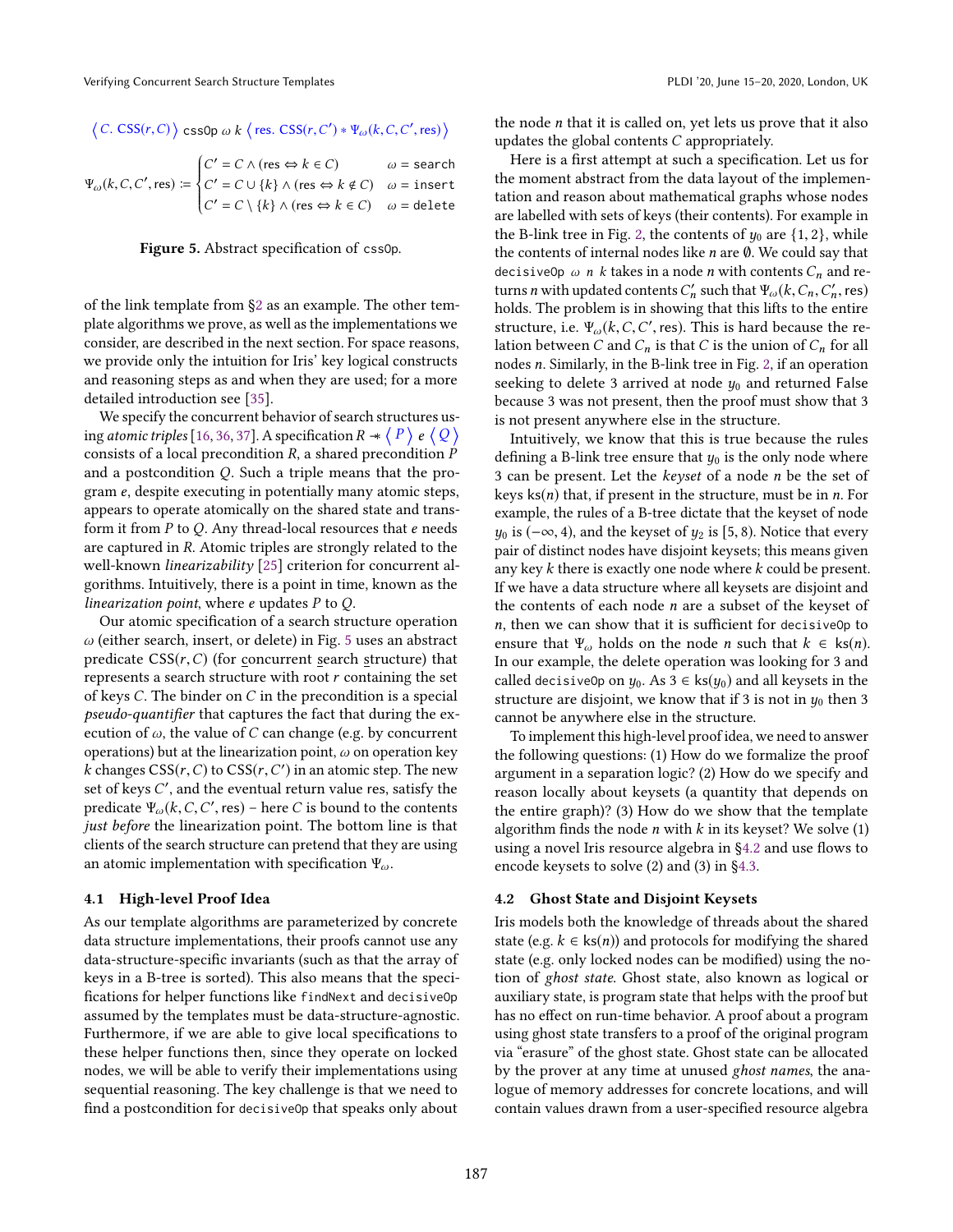(RA). A resource algebra is a generalization of the partial commutative monoid (PCM) algebra commonly used by separation logics. It consists of a set M, a *validity* predicate  $\overline{V}(-)$ , a core function |−| that maps elements to their core (a generalization of units), and a binary operation ( $\cdot$ ):  $M \times M \rightarrow M$ (see [\[35\]](#page-14-7) for formal definitions). Iris expresses ownership of ghost state by the proposition  $\int a^{\nu}$  which asserts that ownership of a piece  $a \in M$  of the ghost location  $\gamma$  (analogous to the points-to predicate from standard separation logics). Ghost state can be split and combined according to the rules of the underlying RA:  $[a^{\gamma} * [b^{\gamma}] + [a \cdot b^{\gamma}]$ . Furthermore, Iris maintains the invariant that the composition of all the pieces of ghost state at a particular location is valid (as given by  $\overline{\Psi}$ ). To do this, Iris restricts updates to ghost locations to only frame-preserving updates  $a \rightsquigarrow b$ , i.e. those pairs such that *b* composes with any frame (other element) that *a* could have composed with.

For instance, given an RA  $M$ , the authoritative RA AUTH $(M)$ (see [\[35\]](#page-14-7) for the formal definition) can be used to model situations where one thread owns an *authoritative* element  $a \in M$ and other parties are allowed to own fragments  $b \in M$ , with the invariant that all fragments  $b \le a$  (shorthand for  $\exists c. \ a = b \cdot c$ . This can be used to model, for example, a shared heap, where there is a single authoritative heap a and each thread owns a fragment of it. The invariant that all fragments  $b \le a$  implies that the fragments owned by all threads are consistent. We write  $\bullet$  *a* for ownership of the authoritative element and ◦b for fragmental ownership.

In order to talk about the keysets and contents of nodes, we use an authoritative RA of pairs of sets of keys  $(X, Y)$ such that  $Y \subseteq X$  (a constraint we can enforce in the validity predicate  $\overline{\mathcal{V}}$ ). We call this the keyset RA and define the RA operator to be component-wise disjoint union. We can then denote the abstract state of the search structure by  $\begin{bmatrix} 1 & 0 & 0 \\ 0 & (KS, C) & 0 \end{bmatrix}$ (where KS is the key space, or set of all keys, and  $\overline{C}$  is the global contents), and denote the local abstract state (see [ğ1\)](#page-0-0) of each node by  $\overline{\circ}$  ( $K_n$ ,  $C_n$ )<sup> $\overline{\circ}$ </sup> (where  $K_n$  and  $C_n$  are the keyset and contents, respectively, of  $n$ ). By the definition of the authoritative RA, the assertion  $\begin{bmatrix} -2 & -2 & -y \\ -6 & -8 & 0 \end{bmatrix} * *_{n \in N} \begin{bmatrix} -6 & -7 \\ 0 & -7 \\ -7 & 0 \end{bmatrix}$ expresses that the sets  $K_n$  for each  $n \in N$  are disjoint and their union is included in KS. Moreover,  $C_n \subseteq K_n$  and similarly the  $C_n$  sets are disjoint and are included in C. If we can tie each  $C_n$  and  $K_n$  to the contents and keyset, respectively, of  $n$ , then an assertion like the one above gives us the desired disjoint decomposition of abstract state into local states.

The keyset RA has frame-preserving updates such as:

$$
\frac{\overline{\mathcal{V}}((K,\mathcal{C}))}{\overline{\mathcal{V}}((K,\mathcal{C}))} \qquad \frac{\overline{\mathcal{V}}((K_n,\mathcal{C}_n))}{\overline{\mathcal{V}}((K_n,\mathcal{C}_n))} \qquad k \in K_n
$$
\n
$$
\bullet (K,\mathcal{C}), \circ (K_n,\mathcal{C}_n) \rightsquigarrow \bullet (K,\mathcal{C} \setminus \{k\}), \circ (K_n,\mathcal{C}_n \setminus \{k\})
$$

This rule says that if  $\left[\bullet(K,C)\right]^{\gamma}$  and  $\left[\bullet(K_n,C_n)\right]^{\gamma}$  are valid resources such that  $k \in K_n$  then we can update the fragment to  $(K_n, C_n \setminus \{k\})$  (for instance when we remove k from the contents of a node *n*) and the authoritative resource to  $(K, C)$  $\{k\}$ ) (meaning k is also removed from the global contents). Combining this with a similar rule for insertions, we get the following lemma:

<span id="page-7-2"></span>
$$
\begin{array}{ll}\n\text{KS-UPD} & \text{r=}\n\begin{array}{ll}\n & \text{r=}\n\end{array}\n & \text{r=}\n\begin{array}{ll}\n & \text{r=}\n\end{array}\n & \text{r=}\n\begin{array}{ll}\n & \text{r=}\n\end{array}\n & \text{w=}\n\end{array}\n & \text{w=}\n\begin{array}{ll}\n & \text{w=}\n\end{array}\n & \text{w=}\n\begin{array}{ll}\n & \text{w=}\n\end{array}\n & \text{w=}\n\end{array}\n & \text{w=}\n\begin{array}{ll}\n & \text{w=}\n\end{array}\n & \text{w=}\n\end{array}\n & \text{w=}\n\begin{array}{ll}\n & \text{w=}\n\end{array}\n & \text{w=}\n\end{array}\n & \text{w=}\n\begin{array}{ll}\n & \text{w=}\n\end{array}\n & \text{w=}\n\end{array}\n & \text{w=}\n\begin{array}{ll}\n & \text{w=}\n\end{array}\n & \text{w=}\n\end{array}\n & \text{w=}\n\begin{array}{ll}\n & \text{w=}\n\end{array}\n & \text{w=}\n\end{array}\n & \text{w=}\n\begin{array}{ll}\n & \text{w=}\n\end{array}\n & \text{w=}\n\end{array}\n & \text{w=}\n\begin{array}{ll}\n & \text{w=}\n\end{array}\n & \text{w=}\n\end{array}\n & \text{w=}\n\begin{array}{ll}\n & \text{w=}\n\end{array}\n & \text{w=}\n\end{array}\n & \text{w=}\n\end{array}\n & \text{w=}\n\begin{array}{ll}\n & \text{w=}\n\end{array}\n & \text{w=}\n\end{array}\n & \text{w=}\n\end{array}\n & \text{w=}\n\begin{array}{ll}\n & \text{w=}\n\end{array}\n & \text{w=}\n\end{array}\n & \text{w=}
$$

This lemma is expressed in terms of Iris' basic update modality  $\Rightarrow$ . The intuitive meaning of  $P \Rightarrow Q$  is that if we have the resource  $P$  then we can do a ghost state update and get  $Q$ .

#### <span id="page-7-0"></span>4.3 Encoding Keysets using Flows

We now turn to the question of how to tie the sets used in the keyset RA to the concrete nodes, and reason locally about graph updates and their effects on keysets using flows ([ğ3\)](#page-4-3).

To define keysets using flows, we build on the concept of edgesets. Recall that the edgeset  $es(n, n')$  is the set of keys for which an operation arriving at a node *n* traverses  $(n, n')$ . Let the *inset* of a node  $n$ , written  $ins(n)$ , be defined by the following fixpoint equation

$$
\forall n \in N. \text{ ins}(n) = in(n) \cup \bigcup_{n' \in N} \text{es}(n', n) \cap \text{ins}(n')
$$

where  $in(n) := (n = r ? KS : \emptyset)$ . The inset of a node *n* is thus KS if *n* equals the root  $r$ , else the set of keys  $k$  that are in the inset of a predecessor *n'* such that  $k \in \text{es}(n', n)$ . Intuitively,  $ins(n)$  is the set of keys for which operations could potentially arrive at  $n$  in a sequential setting. For example, in Fig. [2](#page-3-0) insets are shown in the top-left of each node; ins( $y_2$ ) = [5, 8) and  $ins(n') = [5, \infty)$ . Let the *outset* of *n*, outs(*n*), be the keys in the union of edgesets of edges leaving  $n$ . The keyset can then be defined as  $ks(n) = ins(n) \setminus outs(n)$ .

If the equation defining the inset looks familiar, the reason is that it is just ([FlowEqn](#page-4-1)) in disguise using sets and set operations, and edge functions that take the intersection with the appropriate edgeset. This means we can define a flow domain where the flow at each node is the inset of that node. This will allow us to talk about the keyset in node-local conditions: in particular, we can now give meaning to the ghost state storing the keysets that were described in [ğ4.2.](#page-6-1)

Encoding the inset as a flow requires using multisets of keys<sup>[4](#page-7-1)</sup> as the flow domain. We label each edge  $(n, n')$  in a graph *G* by the function  $e_{es(n, n')} := (\lambda X. \operatorname{es}(n, n') \cap X)$ . If the global inflow is  $in = (\lambda n. (n = r ? KS : \emptyset))$ , which encodes the fact that operations on all keys  $k$  start at the root  $r$ , then the flow equation implies that  $f(n)$  is the inset of *n*.

How does the link template ensure that  $k \in \text{ks}(n)$  when decisiveOp is called? In the absence of concurrent operations (particularly concurrent split operations), this follows because we start off at the root r, where by definition  $k \in ins(r)$ ,

<span id="page-7-1"></span><sup>&</sup>lt;sup>4</sup>We cannot use sets of keys because a flow domain is a cancellative commutative monoid [\[41\]](#page-14-11), and set union is not cancellative.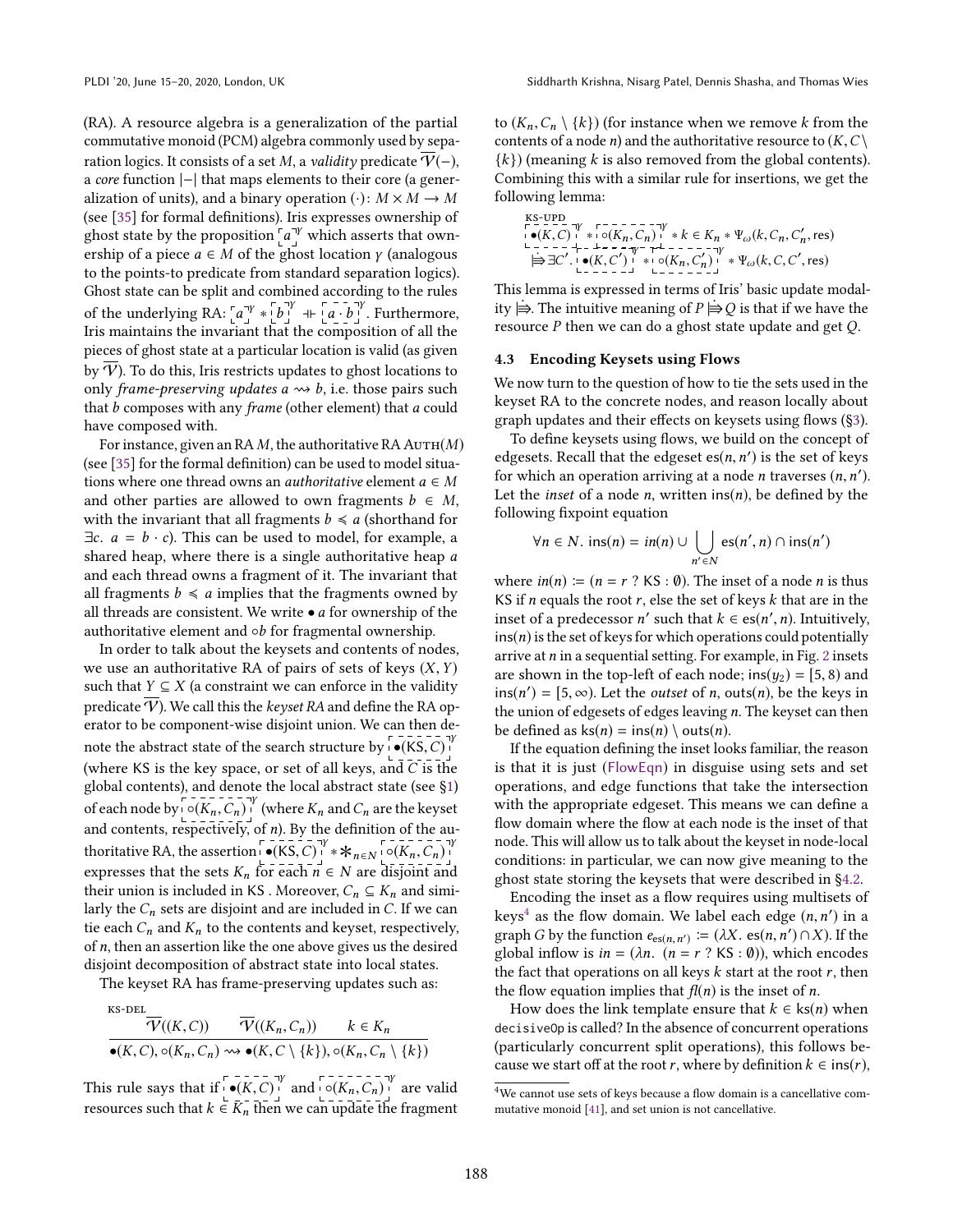and traverse an edge  $(n, n')$  only when  $k \in \text{es}(n, n')$ , maintaining the invariant that  $k \in ins(n)$ . When there does not exist an outgoing edge with  $k$  in the edgeset, we know by definition that  $k \in \text{ks}(n)$ .

In the presence of concurrent split operations, the  $k \in$  $ins(n)$  invariant no longer holds because the inset of a node n shrinks after a split. For example, when the split operation shown in Fig. [2](#page-3-0) completes and  $r$  is linked to  $n'$ , then the inset of *n* will reduce from  $(-\infty, \infty)$  to  $(-\infty, 5)$  as all keys larger than 5 will go from  $r$  directly to  $n'$ . This means that an operation looking for a key  $k > 5$  which was on *n* before the split will now find itself at a node such that  $k \notin \text{ins}(n)$ .

Fortunately, the operation is not lost: if it traverses the link edge, it will arrive at a node with  $k$  in its inset (namely,  $n'$ ). This means that if we add  $k$  back to the inset of  $n$ , then we would not be changing the keyset of any node: k will not be in  $n$ 's keyset as it is in the edgeset of the link edge, and  $k$  is already in the inset of n ′ . Because this quantity is no longer the inset (as  $k$  would not arrive at  $n$  in a sequential setting), we call this the *inreach* of *n*, written  $\text{inr}(n)$  (intuitively, this is the set of keys  $k$  that can start at  $n$  and reach the node containing  $k$  in its keyset). Fig. [2](#page-3-0) shows the inreach of each node in its top-right corner; the inreach of  $y_2$  is [5,  $\infty$ ) despite its inset's being only [5, 8) because it can still reach nodes with keys in  $[8, \infty)$  in their keyset via link edges.

Formally we define the inreach to be the solution to the following fixpoint equation

$$
\forall n \in N. \; \text{inr}(n) = \text{in}(n) \cup \bigcup_{n' \in N} \text{es}(n', n) \cap \text{inr}(n')
$$

where *in* is any inflow such that  $in(r) = KS$ . This may look identical to the definition of inset, but there is a subtle, but vital, difference: by not constraining the inflow of non-root nodes, we enable the split operation to add flow to nodes it has split to ensure that their inreach records the fact that they can still reach keys k that were moved to other nodes. For example, in Fig. [2](#page-3-0) when the full-split adds the edge  $(r, n')$ and re-routes keys in  $[5, \infty)$  to take  $(r, n')$  instead of  $(r, n)$ , then *n*'s inset reduces from  $(-\infty, \infty)$  to  $(-\infty, 5)$ . However, the full-split can instead increase  $in(n)$  from Ø to [5,  $\infty$ ), thereby preserving its inreach of  $(-\infty, \infty)$ . As the newly added keys  $[5, \infty)$  are propagated via the link edge to a node that has them in its inset (n ′ ), this increase in inflow does not change any keysets.

We have one final issue to solve: as it stands, the full-split does not preserve the interface of  $\{r, n, n'\}$  because the outflow to  $y_2$  and  $y_3$  has increased. The reason is that the flow domain is *multisets* of keys, and since we increased  $in(n)$ by  $[5, \infty)$  there are now two copies of these keys leaving n'. Our solution is to tweak the edge functions to  $e_{es(n,n')}$  := ( $\lambda X$ . { $k \rightarrow (k \in \text{es}(n, n') \cap X ? 1 : 0)$ }), essentially projecting the multiset intersection back to a set, and preventing multiple copies of keys from being propagated.

<span id="page-8-1"></span>inr(In, n) ≔ I<sup>n</sup> .in(n) outs(In) ≔ Ø n′<dom(In) outs(In, n ′ ) outs(In, n ′ ) ≔ I<sup>n</sup> .out(n ′ ) ks(In, n) ≔ inr(In, n) \ outs(In, n) inFP(n) ≔ ∃N . ◦N γf ∗ n ∈ N inInr(k, n) ≔ ∃R. ◦R γi(n) ∗ k ∈ R N(n, In, Cn) ≔ node(n, In, Cn) ∗ ½ I<sup>n</sup> γh(n) ∗ ◦(ks(In, n), Cn) γk ∗ inFP(n) ∗ dom(In) = {n} φ(r, I) ≔ V(I) ∧ I .in(r) = KS ∧ I .out = λ<sup>0</sup> CSS(r, C) ≔ ∃I . •I γI ∗ φ(r, I) ∗ •(KS, C) γk ∗ • dom(I) γf ∗ n∈∗dom(I) ∃b, I<sup>n</sup> . ℓ(n) 7→ b ∗ (b ? True : ∃C<sup>n</sup> . N(n, In, Cn)) ∗ ◦I<sup>n</sup> γI ∗ ½ I<sup>n</sup> γh(n) ∗ •inr(In, n) γi(n) ∗ dom(In) = {n} !

Figure 6. The invariant for the link template proof.

We now have an invariant for traverse:  $k \in \text{inr}(n)$ . This is true at the root, because  $KS = in(r) \subseteq in(r)$ , and it is preserved during traversal since findNext follows edges with  $k$ in the edgeset. We will ensure that no concurrent operations reduce the inreach of any node by adding an appropriate constraint to the search structure predicate CSS in [ğ4.4.](#page-8-0) The keyset of each node  $n$  that is stored in the keyset RA is defined to be  $\text{inr}(n) \cdot \text{This means that when findNext returns}$ None,  $k \in \text{inr}(n)$  by the traversal invariant and  $k \notin \text{outs}(n)$  by the specification of findNext. Thus  $k \in \text{ks}(n)$ , which by §4.2 is sufficient to ensure correctness of the decisive operation.

#### <span id="page-8-0"></span>4.4 An Invariant for the Link Template

Fig. [6](#page-8-1) contains our definition of the search structure predicate CSS that captures the link template invariant.<sup>[5](#page-8-2)</sup> CSS is parameterized by a *heap representation* predicate node(n,  $I_n$ ,  $C_n$ ) whose definition is implementation-specific, and provided by the user for implementation proofs (more on this later). Our definition of CSS captures both the invariant maintained by the shared state as well as the protocol threads follow for modifying it:

• We use an authoritative RA of flow interfaces at location  $\gamma_I$ for the flow-based reasoning. Like the keyset RA from [ğ4.2,](#page-6-1) CSS contains the assertion  $\left[\begin{array}{c} \bullet \\ \bullet I \end{array}\right]^{\forall y} * *_{n \in N} \left[\begin{array}{c} \bullet \\ \circ I_n \end{array}\right]^{\forall y}$  which makes I the global interface, i.e. the composition of  $I_n$ for all fragments  $I_n$ . This allows threads to modify the structure as long as they preserve the flow interface of the modified region (see  $\S$ 3). We require that I satisfies  $\varphi(r, I)$  (see Fig. [6\)](#page-8-1), which says that the global interface is valid, the global inflow at the root  $r$  is the key space KS (as per the inreach equation from [ğ4.3\)](#page-7-0), and that the search

<span id="page-8-2"></span><sup>&</sup>lt;sup>5</sup>The top part of Fig. [6](#page-8-1) introduces some shorthand notation, which overload some symbols used before because they express the same quantities.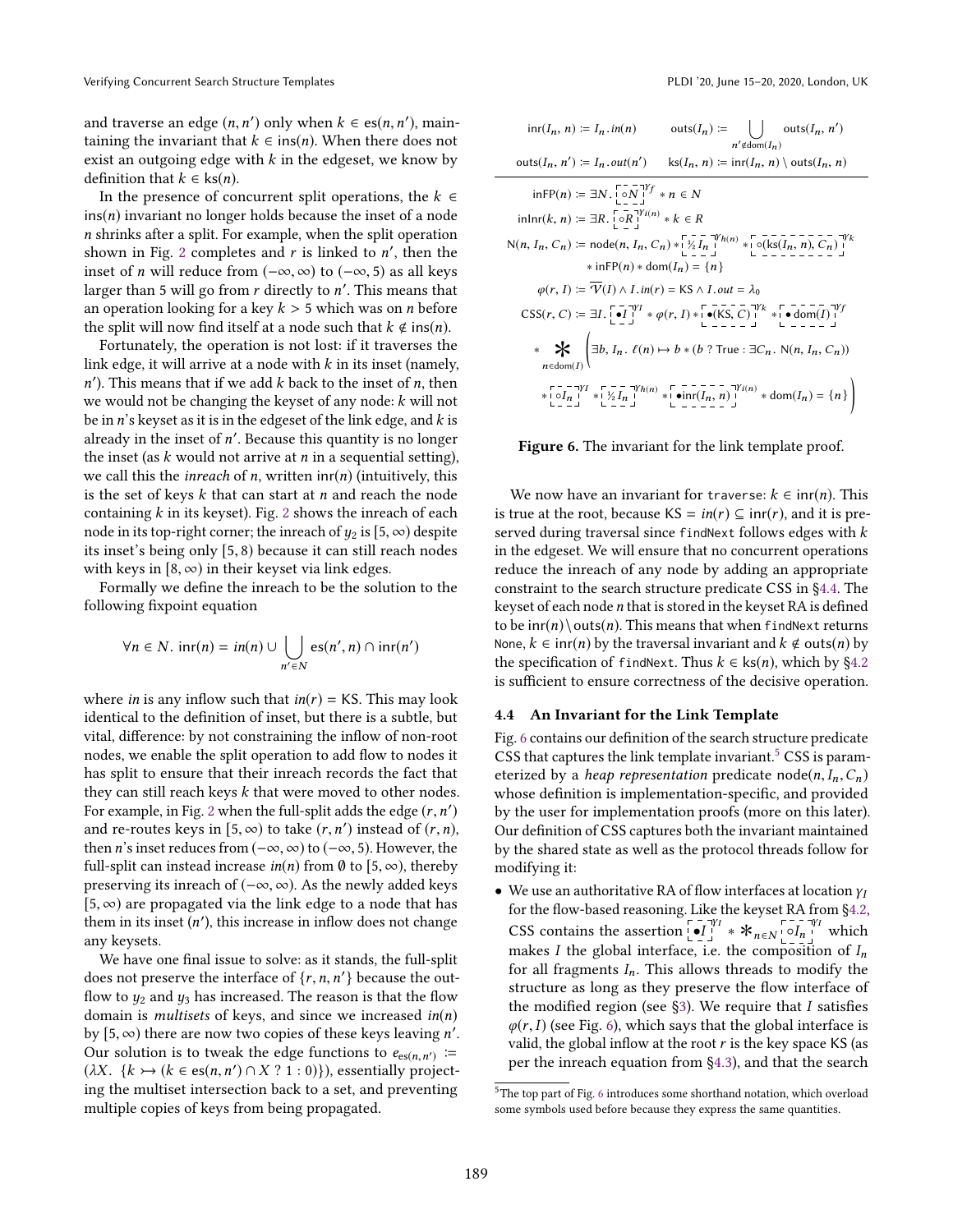structure is closed. The former is used to prove that the traversal invariant  $k \in \text{inr}(n)$  holds initially, when  $n = r$ , and the latter is used to prove that operations do not leave the structure during traversal.

- We use the keyset RA described in [ğ4.2](#page-6-1) at ghost location  $\gamma_k$ . Note that the N predicate ties the fragments to each node's contents and keysets.
- We use an authoritative RA of sets of nodes at location  $\gamma_f$ to encode the footprint, i.e. the domain of the search structure's global interface. CSS owns the authoritative version  $\bullet$  dom(I)<sup>-1</sup>, and the following properties of authoritative sets allow threads to take snapshots of the footprint and assert locally that a given node is in the footprint:

| AUTH-SET-UPD<br>$X \subseteq Y$        | AUTH-SET-SNAP                                        | AUTH-SET-VALID<br>$\mathcal{V}(\bullet X \cdot \circ Y)$ |  |
|----------------------------------------|------------------------------------------------------|----------------------------------------------------------|--|
| $\bullet X \rightsquigarrow \bullet Y$ | $\bullet X \rightsquigarrow \bullet X \cdot \circ X$ | $Y \subset X$                                            |  |

The inFP predicate in Fig. [6](#page-8-1) uses this RA to express the fact that we have a pointer to a node in the footprint (e.g., to prove that lockNode is called on an allocated node).

- We assume that every node  $n \in \text{dom}(I)$  has a lock bit at location  $\ell(n)$  that is set to True iff node *n* is locked. This lock protects the node predicate N, which can be removed from CSS by threads when locking the node (and hence, transfer the node into local state).
- We use fractional RAs at locations  $\gamma_{h(n)}$  for each node *n* to store one half of the node's singleton interface  $I_n$  inside and outside N. Since fractional RAs can only be updated when both halves are together, this prohibits other threads from modifying the interface of  $n$  when one thread has locked *n* and removed  $N(n, I_n, C_n)$  from CSS.
- Finally, we use an authoritative RA of sets of keys, at locations  $\gamma_{i(n)}$  for each node *n*, to encode the inreach of each node. This RA has similar rules as the authoritative RA of sets of nodes at location  $\gamma_f$ , hence threads can take snapshots of a node  $n$ 's inreach and assert that a given key is in it even when they have not locked  $n$  (using the inInr predicate from Fig. [6\)](#page-8-1).

#### 4.5 Proof of the Link Template

Before we describe the link template proof, we start by presenting the assumptions it makes about its implementation (summarized in Fig. [7\)](#page-9-0). Recall that we need local specifications for the helper functions findNext and decisiveOp. Our specifications say that findNext is given a node  $n$  satisfying  $node(n, I_n, C_n)$  and returns None if k is not in the outset of n else Some( $n'$ ) such that k is in the outflow to  $n'$  (by our definition of edge functions, this means  $k \in \text{es}(n, n')$ ). Similarly, decisive Op expects a node node  $(n, I_n, C_n)$  such that k is in the keyset of n. If decisiveOp returns None then it returns the node unchanged. On the other hand, if it returns  $\mathsf{Some}(v')$ then the node is now node( $n, I_n, C'_n$ ), and the return value satisfies the search structure specification with respect to the old and new contents of the node  $n (\Psi_{\omega}(k, C_n, C'_n, v')).$ 

<span id="page-9-0"></span>{node(n, I<sub>n</sub>, C<sub>n</sub>) \* k ∈ int(I<sub>n</sub>, n)}  
\nfindNext n k  
\n
$$
\left\{\n\begin{array}{l}\nv.\n\operatorname{node}(n, I_n, C_n) * (v = \text{None} * k \notin \operatorname{outs}(I_n) \\
& \vee v = \operatorname{Some}(n') * k ∈ \operatorname{outs}(I_n, n'))\n\end{array}\n\right\}
$$
\n{node(n, I<sub>n</sub>, C<sub>n</sub>) \* k ∈ int(I<sub>n</sub>, n) \* k ∉ outs(I<sub>n</sub>)}  
\ndecisiveOp ω n k  
\n
$$
\left\{\n\begin{array}{l}\nv.\n\operatorname{node}(n, I_n, C'_n) * (v = \text{None} * C_n = C'_n \\
& \vee v = \operatorname{Some}(v') * \Psi_\omega(k, C_n, C'_n, v')\n\end{array}\n\right\}
$$

node $(n, I_n, C_n) * \text{node}(n, I'_n, C'_n) * \text{False}$ 

Figure 7. Assumptions the link template proof makes on helper functions and implementation-specific predicates. These are defined and proved by implementations.

<span id="page-9-2"></span>Note that these specifications use standard Hoare triples  $\{P\}$  e  $\{Q\}$  instead of atomic triples  $R \ast \{P\}$  e  $\{Q\}$ . This is because our definition of CSS and the use of node-level locks mean that they operate on local state that is not shared. Finally, we assume that the heap representation predicate node( $n, I_n, C_n$ ) implies that we have ownership of the heap location n; in particular, we need the property that it cannot be duplicated, hence owning two copies of it implies False.<sup>[6](#page-9-1)</sup>

We now turn to the template proof: recall that our objective is to prove the atomic triple for cssOp from Fig. [5.](#page-6-0) Unlike standard Hoare triples, when proving a triple  $R \rightarrow \infty$  $\langle P \rangle$  e  $\langle Q \rangle$ , we cannot use P throughout the proof of program  $e$ . We can "peek" into the precondition  $P$ , but only for the duration of an atomic step, and after the step we must either "commit" and establish the postcondition  $Q$  (this will be at the linearization point) or "abort" and re-establish  $P$ .

Fig. [8](#page-10-1) presents a proof outline of the link template algorithm, where the intermediate assertions in braces show the context of the proof (the premises that are currently available). All free variables in the intermediate assertions are implicitly existentially quantified. We use a standard lock module with specs given in lines [1](#page-10-2) and [2.](#page-10-3) For our case studies, we used a simple spin lock and proved this specification, but note that we can swap it out with a more complex lock implementation if necessary. The specification of traverse is shown in the lines above and below the procedure. In the precondition, the assertions before the magic wand are resources that one needs in order to call traverse and use its atomic specification; these will be available in our proof context when traverse is called.

The cssOp operation begins with a call to traverse on line [20.](#page-10-4) To satisfy traverse's precondition, we need to peek into CSS and take a snapshot of the global footprint (using AUTH-SET-SNAP and  $\varphi(r, I) \Rightarrow r \in \text{dom}(I)$ , obtaining in FP(*r*). Also,  $\varphi(r, I) \Rightarrow k \in \text{inr}(I_r, r)$  so we also take a snapshot of

<span id="page-9-1"></span><sup>6</sup>The magic wand operator −∗ is the SL analogue of implication.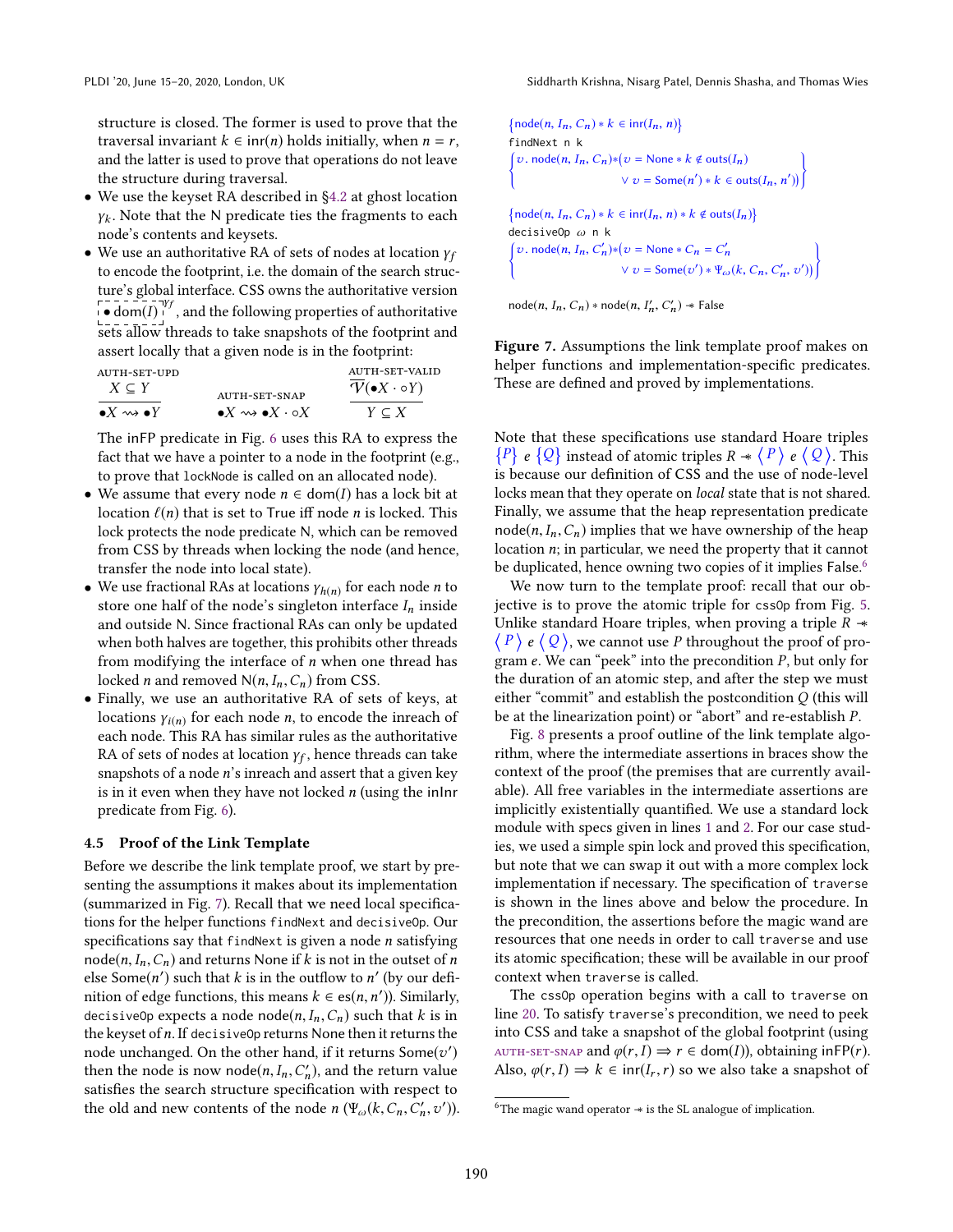Verifying Concurrent Search Structure Templates **PLDI** '20, June 15-20, 2020, London, UK

```
1 inFP(n) \ast \langle C. \text{CSS}(r, C) \rangle lockNode n \langle \text{CSS}(r, C) \ast \text{N}(n, I_n, C_n) \rangle\mathcal{O} \times \mathcal{O}(n,\,I_n,\,C_n) \twoheadrightarrow \bigg\langle\, C.\;\mathsf{CSS}(r,\,C) \,\bigg\rangle unlockNode n \big\langle\, \mathsf{CSS}(r,\,C) \,\big\rangle3
  4 in FP(n) * in lnr(k, n) * ( C. CSS(r, C) \}5 let rec traverse n k =
 6 lockNode n;
  7
        \{N(n, I_n, C_n) * k \in \text{inr}(I_n, n)\}\8 match findNext n k with
  9 | None -> \{N(n, I_n, C_n) * k \in \text{inr}(I_n, n) * k \notin \text{outs}(I_n)\}1011 | Some n' -> \{N(n, I_n, C_n) * k \in \text{inr}(I_n, n) * k \in \text{outs}(I_n, n')\}12 \{N(n, I_n, C_n) * inFP(n') * inInr(k, n')\}13 unlockNode n; \{\inf P(n') * inInr(k, n')\}14 traverse n' k
15 \langle v. \text{CSS}(r, C) * \mathsf{N}(v, I_v, C_v) * k \in \text{inr}(I_v, k) * k \notin \text{outs}(I_v) \rangle16
17 \langle C. \mathsf{CSS}(r, C) \rangle18 let rec cssOp \omega r k =
19 
          inFP(r) * inInr(k, r)20 let n = traverse r k in
21 \{N(n, I_n, C_n) * k \in \text{inr}(I_n, k) * k \notin \text{outs}(I_n)\}\22 match decisiveOp ω n k with
23 | None -> \{N(n, I_n, C_n)\}24 unlockNode n; {True}
25 css0p \omega r k
26 | Some res ->
27 \{N(n, I_n, C'_n) * \Psi_{\omega}(k, C_n, C'_n, \text{res}) * k \in \text{ks}(I_n, n)\}28 (* Linearization point: open CSS(r, C) \times)
29
           \left\{\begin{bmatrix} \bullet(KS, C) \\ \bullet(KS, C) \end{bmatrix} \begin{bmatrix} Yk & \bullet & (Ks(I_n, n), C_n) \\ \bullet & (Ks(I_n, n), C_n) \end{bmatrix} \begin{bmatrix} Yk & \Psi_{\omega}(k, C_n, C'_n, \text{res}) \\ \bullet & (Ks(I_n, n), C'_n) \end{bmatrix} \right\}\frac{1}{2}* k \in \text{ks}(I_n, n) * \text{node}(n, I_n, C'_n) * \left[\overline{\gamma}_2 \overline{I_n}^{\text{ty}}\right]^{(n)} * \cdotsJ
                                                                                                      ſ,
30
           Į
           \overline{\mathcal{L}}31 (* Close CSS(r, C'), prove postcondition *)
               •(KS, C')<sup>1</sup><sup>k</sup> * \frac{1}{\log(kS(I_n, n), C'_n)}<sup>Vk</sup> * \Psi_{\omega}(k, C, C', res)* node(n, I_n, C'_n) * |\nmid I_n |^{\n} \times \cdotsļ
                                                                                                    \frac{1}{2}32 
             N(n, I_n, C'_n)33 unlockNode n; {True}
34 res
35 \langle v. \, \text{CSS}(r, C') * \Psi_{\omega}(k, C, C', v) \rangle
```
<span id="page-10-10"></span><span id="page-10-9"></span><span id="page-10-8"></span><span id="page-10-7"></span>Figure 8. The link template algorithm with a proof outline.

r's inreach at ghost location  $\gamma_{i(r)}$  to add inlnr(k, r) to our context. The resulting context is depicted in line [19.](#page-10-5)

To call traverse we also need  $CSS(r, C)$ , so we need to peek into the precondition again. This is allowed because traverse has an atomic triple, it thus behaves atomically and we can peek into atomic preconditions around calls to it. After traverse returns, we add its postcondition in line [15](#page-10-6) to our context (minus  $CSS(r, C)$ , which needs to be given back to re-establish cssOp's precondition since we do not commit here). The next step is the call to decisiveOp, for which we already have the precondition in our context.

We then look at the two possible outcomes of decisiveOp. In the case where it returns None, our context is unchanged, so we execute unlockNode using the  $N(n, I_n, C_n)$  in our context. We can use the specification of cssOp on the recursive call on line [25](#page-10-7) to complete this branch of the proof.

On the other hand, if decisiveOp succeeds, we get back a modified node  $node(n, I_n, C'_n)$  with new contents  $C'_n$  that satisfies the search structure specification  $\Psi_{\omega}(k, C_n, C'_n, \text{res})$ locally (line [27\)](#page-10-8). We now need to show that this modification results in cssOp's postcondition; this is essentially the linearization point of this algorithm.

To do this, we again open the atomic precondition  $CSS(r, C)$ . We now have the context in line [29](#page-10-9) (we have also expanded  $N(n, I_n, C'_n)$ , and now we can apply our ghost update  $ks$ -upd to update the global contents and get the context in line [30.](#page-10-10) In particular, we have  $\Psi_{\omega} (k, C, C', \text{res})$  and  $CSS(r, C'),$  which allows us to "commit" and establish the postcondition. We finally execute the call to unlockNode using the remaining  $N(n, I_n, C'_n)$  predicate<sup>[7](#page-10-11)</sup>, and complete the proof.

The proof of traverse follows a similar line-by-line reasoning using the appropriate specifications of helper functions; the intermediate contexts are shown in Fig. [8.](#page-10-1)

#### 4.6 Proofs of Template Implementations

To obtain a verified implementation of the link template, one needs to specify the concrete representation of a node by defining the node predicate and provide code for the helper functions that satisfies the specifications in Fig. [7.](#page-9-0) As mentioned before, these specifications use sequential Hoare triples and have access only to the heap representation of the given node. Thus, if their implementations are sequential code, we can verify them using an off-the-shelf separation logic tool that can verify sequential heap-manipulating code.

# <span id="page-10-0"></span>5 Proof Mechanization and Automation

In addition to the link template presented in the previous section, we have also verified the give-up and lock-coupling template algorithms from [\[57\]](#page-15-8), as depicted in Fig. [1.](#page-1-0) For the link and give-up templates, we have derived and verified implementations based on B-trees and hash tables. For the lockcoupling template we have considered a sorted linked list implementation. The lock-coupling template also captures the synchronization performed by maintenance operations on algorithms such as the split operation on B+ and B-link trees when they traverse the data structure.

The proofs of the template algorithms have been mechanized using the Coq proof assistant, building on the formalization of Iris [\[37\]](#page-14-5). These proofs parameterize over the implementation of the helper functions (e.g. decisiveOp, findNext, etc.) and the heap representation predicate node. The concrete implementations of these helper functions have been verified using the separation logic based deductive program verifier GRASShopper [\[52\]](#page-15-10). As the tool uses SMT solvers to

<span id="page-10-11"></span> $7$ Technically, we perform the linearization at the same time as executing unlockNode, but we omit the details here for space reasons.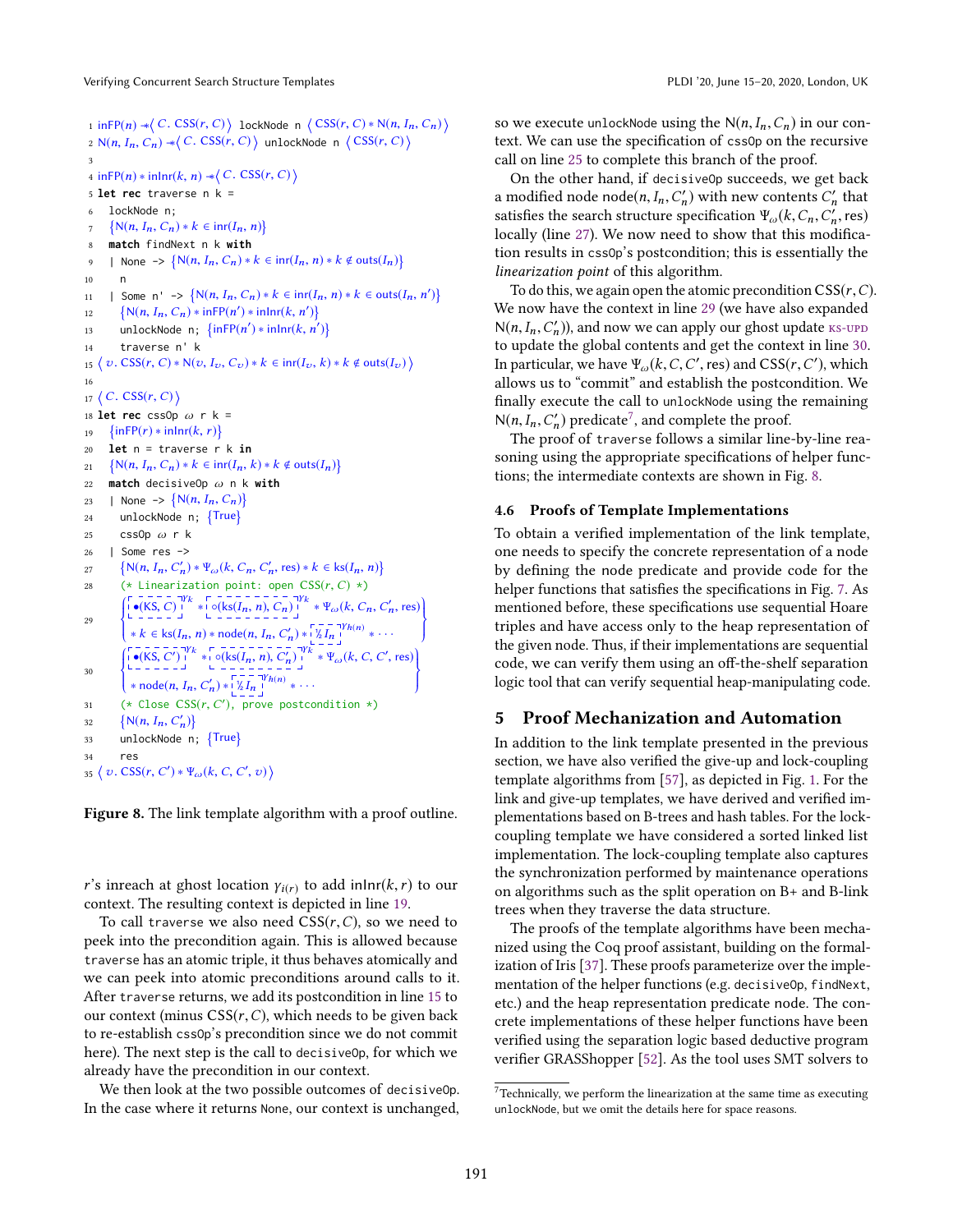<span id="page-11-1"></span>Table 1. Summary of templates and instantiations verified in Iris/Coq and GRASShopper. For each algorithm or library, we show the number of lines of code, lines of proof annotation (including specification), total number of lines, and the proofchecking / verification time in seconds.

| Module                               | Code     | Proof | <b>Total</b> | Time |  |  |  |
|--------------------------------------|----------|-------|--------------|------|--|--|--|
| Templates (Iris/Coq)                 |          |       |              |      |  |  |  |
| Flow library                         | $\theta$ | 2803  | 2803         | 114  |  |  |  |
| Link template                        | 14       | 487   | 501          | 55   |  |  |  |
| Give-up template                     | 18       | 390   | 408          | 49   |  |  |  |
| Lock-coupling template               | 26       | 980   | 1006         | 238  |  |  |  |
| Total                                | 58       | 4660  | 4718         | 456  |  |  |  |
| <b>Implementations (GRASShopper)</b> |          |       |              |      |  |  |  |
| Flow library                         | 0        | 721   | 721          | 9    |  |  |  |
| Array library                        | 143      | 320   | 463          | 9    |  |  |  |
| B+ tree                              | 63       | 99    | 162          | 21   |  |  |  |
| B-link (core)                        | 85       | 161   | 246          | 36   |  |  |  |
| B-link (half split)                  | 34       | 192   | 226          | 94   |  |  |  |
| B-link (full split)                  | 17       | 137   | 154          | 697  |  |  |  |
| Hash table (link)                    | 54       | 99    | 153          | 10   |  |  |  |
| Hash table (give-up)                 | 60       | 138   | 198          | 13   |  |  |  |
| Lock-coupling list                   | 59       | 300   | 359          | 51   |  |  |  |
| Total                                | 515      | 2167  | 2682         | 940  |  |  |  |

largely automate the verification process, this provided us with a substantial decrease in effort.

Our verification effort includes a mechanization of the meta-theory of flows [\[41\]](#page-14-11) (i.e. that flow interfaces form an RA). Our formalization is parametric in the flow domain (i.e. the underlying cancellative, commutative monoid). We also provide instantiation of the meta-theory for the specific flow domains used in our proofs (e.g. multisets). We have duplicated this effort in Iris/Coq and GRASShopper in order to make the two parts of our verification self-contained. The formalization is available as two standalone libraries that can be reused for other flow-based proofs in these systems.

In addition to the helper functions of each data structure that are assumed by the templates, we have also verified the split operations for B-link trees. The B-link tree uses a two-part split operation: a half-split that creates a new node, transfers half the contents from a full node to this new node, and adds a link edge; and a full-split that completes the split by linking the original node's parent to the new node. For the split operations, we assume a harness template for a maintenance thread that traverses the data structure graph to identify nodes that are amenable to half splits. While we have not verified this harness, we note that it is a variation of our lock-coupling template where the abstract specification leaves the contents of the data structure unchanged. For the implementations of half and full splits, we verify that the operation preserves the flow interface of the modified

region as well as its contents. The full development of our mechanization effort is available online<sup>[8](#page-11-0)</sup>.

Table [1](#page-11-1) provides a summary of our development. Experiments have been conducted on a laptop with an Intel Core i7-5600U CPU and 16GB RAM. We split the table into one part for the templates (proved in Coq) and one part for the implementations (proved in GRASShopper). We note that for the B-link tree, B+ tree and hash table implementations, most of the work is done by the array library, which is shared between all these data structures. The size of the proof for the lock-coupling list and maintenance operations is relatively large. The reason is that these involve the calculation of a new flow interface for the region obtained after the modification. This requires the expansion of the definitions of functions related to flow interfaces, which are deeply nested quantified formulas. GRASShopper enforces strict rules that limit quantifier instantiation so as to remain within certain decidable logics [\[4,](#page-13-8) [51\]](#page-15-9). Most of the proof in this case involves auxiliary assertions that manually unfold definitions. The size of the proof could be significantly reduced with a few simple tactics for quantifier expansion.

It is difficult to assess the overall time effort spent on verifying the link template algorithm, which was the first algorithm that we considered. The reason is that we designed our verification methodology as we verified the template. However, with all the machinery now in place, our experience is that verifying a new template algorithm is a matter of a few hours of proof effort. In fact, adapting the link template proof to the give-up template was straightforward and required only minor changes. Our experience with adapting implementation proofs is similar.

We believe that our case studies are representative of realworld applications and that our methodology can be widely applied. The template algorithms that we have verified focus on lock-based techniques with fixed linearization points inside a decisive operation. In fact, many real-world applications perform better using lock-based algorithms instead of lock-free algorithms as the latter tend to copy data more $^9$  $^9$ . On the other hand, our methodology does not require locking, and can be extended to prove lock-free algorithms such as the Bw-tree [\[42\]](#page-14-13). While our methodology can, in theory, be applied to any search structure implementation, there are implementations that use very specific concurrency techniques that cannot be used by other heap representations (e.g. Harris' list [\[29\]](#page-14-14)). Our technique would give us a "singleuse" template in such cases, but this would still structure the proof and make it simpler to construct and verify.

<span id="page-11-0"></span><sup>8</sup>[https://github.com/nyu-acsys/template-proofs/tree/pldi\\_2020](https://github.com/nyu-acsys/template-proofs/tree/pldi_2020)

<span id="page-11-2"></span> $9^9$ For instance, Apache's CouchDB uses a B+ tree with a global write lock; BerkeleyDB, which has hosted Google's account information, uses a B+ tree with page-level locks in order to trade-off concurrency for better recovery; and java.util.concurrent's hash tables lock the entire list in a bucket during writes, which is more coarse-grained than the one we verify.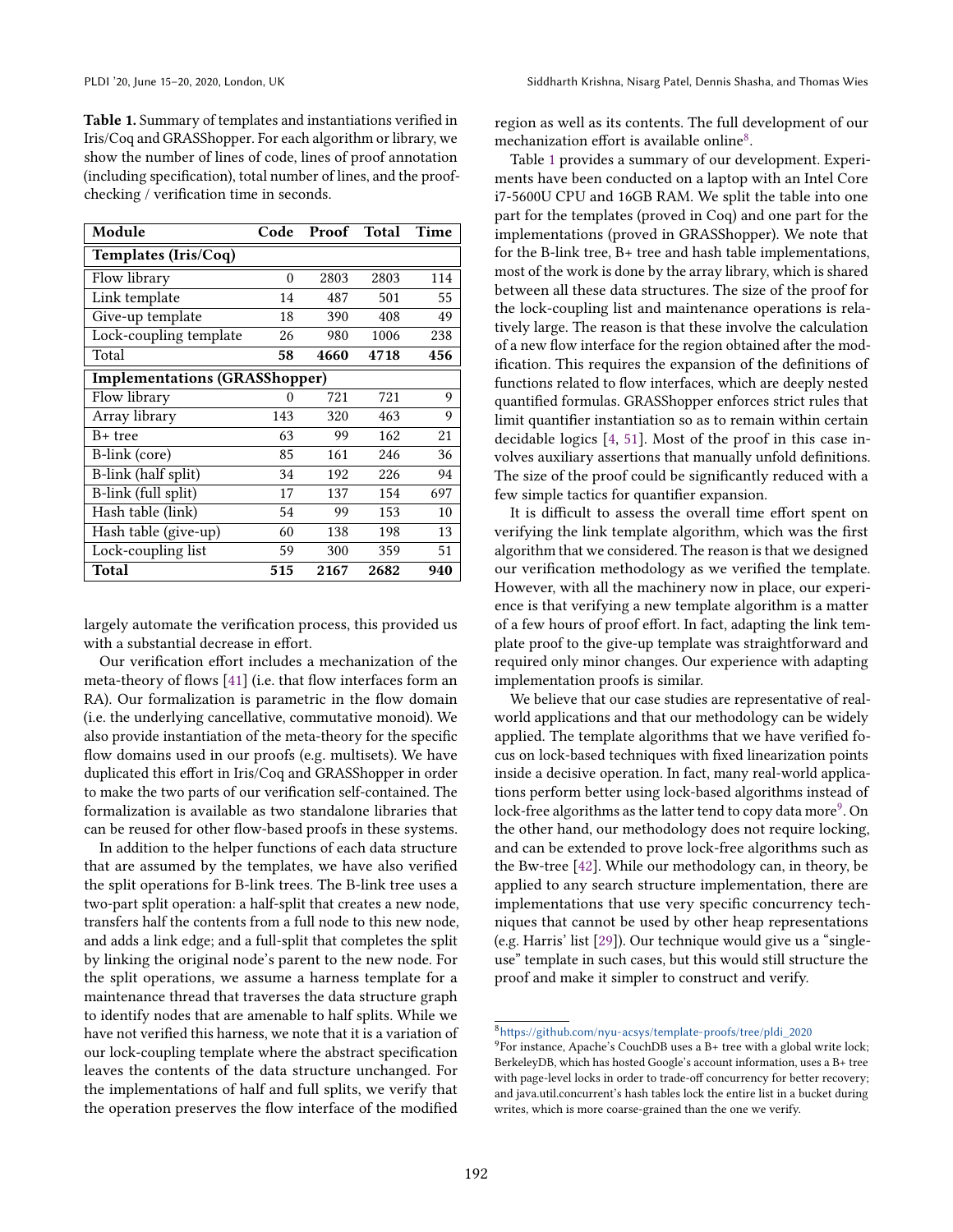# 6 Related Work

Our work builds on the search structure templates of [\[57\]](#page-15-8), the Iris separation logic [\[35\]](#page-14-7), and the flow framework [\[40,](#page-14-10) [41\]](#page-14-11). Our main technical contributions relative to these works are a new proof technique for verifying template algorithms of concurrent search structures that relies on the integration of the flow framework into Iris. The notion of edgesets and keysets are taken from [\[57\]](#page-15-8) but we show how to reason locally about them using flows. Specifically, we capture the essence of the Keyset Theorem of [\[57\]](#page-15-8) in terms of an Iris RA, thereby eliminating any dependencies on a specific programming language semantics, and allowing us to easily mechanize the proof in Iris. We also provide a full mechanization of the meta-theory of the flow framework presented in [\[41\]](#page-14-11) in Coq/Iris and GRASShopper. We note that Krishna et al. [\[40\]](#page-14-10) use the flow framework to verify a template algorithm based on the give-up technique. However, their proof is only on paper, still depends on a meta-level Keyset Theorem like [\[57\]](#page-15-8) and uses a bespoke program logic that is difficult to mechanize due to limitations of the original flow framework (cf. [\[41\]](#page-14-11)).

To our knowledge, we are the first to provide a mechanized proof of a concurrent B-link tree. Unlike the proof of da Rocha Pinto et al. [\[15\]](#page-13-6), which is not mechanized, our proof does not assume node-level operations to be given as primitives. In particular, we also verify the challenging split operation. The only other comparable proof is that of a B+ tree in [\[44\]](#page-14-15). However, this work only considers a sequential B-tree implementation and the proof is considerably more complex than ours (encompassing more than 5000 lines of proof for roughly 500 lines of code). Moreover, much of our proof can be reused to verify other concurrent search structures that rely on linking, such as the concurrent hash table implementation that we consider.

Feldman et al. [\[23\]](#page-14-16) show how to simplify linearizability proofs of concurrent data structures with unsynchronized searches by reasoning purely sequentially about the traversal performed by the search. Their contribution is orthogonal to ours as they do not aim to parameterize the concurrency proof by the heap representation of the data structure.

Iris does not support reasoning about deallocation. Therefore our proofs assume a garbage collected environment. However, Meyer and Wolff [\[45\]](#page-15-11) demonstrate a similar proof modularity by decoupling the proof of data structure correctness from that of the underlying memory reclamation algorithm, allowing the correctness proof to be carried out under the assumption of garbage collection. An alternative approach to extending our proofs to deal with memory reclamation is to use Iron [\[5\]](#page-13-9), a recent extension of Iris that allows proving absence of memory leaks. It is a promising direction of future work to integrate these approaches and our technique in order to obtain verified data structures where the user can mix-and-match the synchronization technique, memory layout, and the memory reclamation algorithm.

There exist many other program logics that help modularize the correctness proofs of concurrent systems [\[6,](#page-13-10) [16,](#page-13-2) [19,](#page-13-4) [24,](#page-14-3) [28,](#page-14-17) [31,](#page-14-18) [46,](#page-15-4) [53,](#page-15-12) [60,](#page-15-7) [61\]](#page-15-13). Like Iris, their main focus is on modularizing proofs along the interfaces of components of a system (e.g. between the client and implementation of a data structure) and accounting for differences in the concurrency semantics across different abstraction layers [\[28\]](#page-14-17). Instead, we focus on modularizing the proof of a single component (a concurrent search structure) so that the parts of the proof can be reused across many diverse implementations.

As discussed in [ğ5,](#page-10-0) lock-free implementations of search structures often have non-fixed as well as external linearization points. Much work has been dedicated to addressing this challenge [\[7,](#page-13-11) [9,](#page-13-12) [14,](#page-13-13) [17,](#page-13-14) [20,](#page-13-15) [26,](#page-14-19) [38,](#page-14-20) [43,](#page-14-21) [49,](#page-15-14) [62\]](#page-15-15). However, we note that these papers do not aim to separate the proof of thread safety from the proof of structural integrity. In fact, we see our contributions as orthogonal to these works. For example, we can build on the recent work of supporting prophecy variables in Iris [\[36\]](#page-14-9) to extend our methodology to non-blocking algorithms.

Note, our approach does not critically depend on the use of Iris. For example, our proof methodology can be replicated in other separation logics that support user-defined ghost state, such as FCSL [\[55\]](#page-15-16), which would also be useful if one wanted to extend this work to non-linearizable data structures [\[56\]](#page-15-17).

Fully automated proofs of linearizability by static analysis and model checking have been mostly confined to simple list-based data structures [\[1,](#page-13-16) [3,](#page-13-17) [8,](#page-13-18) [13,](#page-13-19) [22,](#page-13-20) [59\]](#page-15-18). Recent work by Abdulla et al. [\[2\]](#page-13-21) shows how to automatically verify more complex structures such as concurrent skip lists that combine lists and arrays. However, it is difficult to devise fully automated techniques that work over a broad class of diverse heap representations. In particular, structures like the B-link tree considered here are still beyond the state of the art.

# 7 Conclusion

We have presented a proof technique for concurrent search structures that separates the reasoning about thread safety from memory safety. We have demonstrated our technique by formalizing and verifying three template algorithms, and showed how to derive verified implementations with significant proof reuse and automation. The result is fully mechanized and partially automated proofs of linearizability and memory safety for concurrent search structures.

# Acknowledgments

This work is funded in parts by NYU WIRELESS and by the National Science Foundation under grants 1925605, CCF-1618059, and CCF-1815633. We thank Ketan Kanishka for his help on mechanizing the flow meta-theory in Coq. We also thank the Iris chat room for their patience and support, especially Ralf Jung, Robbert Krebbers, and Dan Frumin.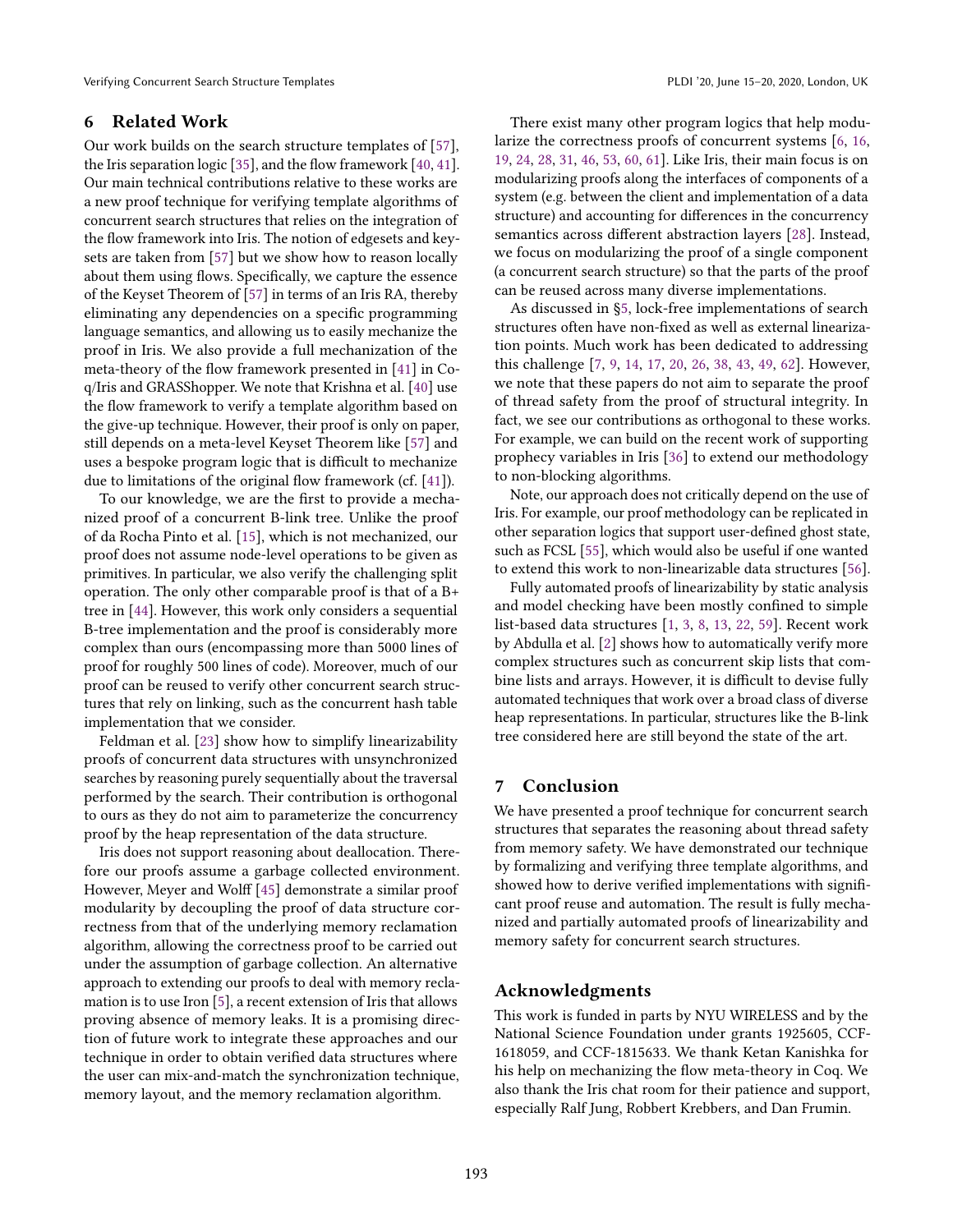# References

- <span id="page-13-16"></span>[1] Parosh Aziz Abdulla, Frédéric Haziza, Lukás Holík, Bengt Jonsson, and Ahmed Rezine. 2013. An Integrated Specification and Verification Technique for Highly Concurrent Data Structures. In Tools and Algorithms for the Construction and Analysis of Systems - 19th International Conference, TACAS 2013, Held as Part of the European Joint Conferences on Theory and Practice of Software, ETAPS 2013, Rome, Italy, March 16-24, 2013. Proceedings (Lecture Notes in Computer Science), Nir Piterman and Scott A. Smolka (Eds.), Vol. 7795. Springer, 324-338. [https://doi.org/10.1007/978-3-642-36742-7\\_23](https://doi.org/10.1007/978-3-642-36742-7_23)
- <span id="page-13-21"></span>[2] Parosh Aziz Abdulla, Bengt Jonsson, and Cong Quy Trinh. 2018. Fragment Abstraction for Concurrent Shape Analysis. In Programming Languages and Systems - 27th European Symposium on Programming, ESOP 2018, Held as Part of the European Joint Conferences on Theory and Practice of Software, ETAPS 2018, Thessaloniki, Greece, April 14-20, 2018, Proceedings (Lecture Notes in Computer Science), Amal Ahmed (Ed.), Vol. 10801. Springer, 442-471. [https://doi.org/10.1007/978-3-319-](https://doi.org/10.1007/978-3-319-89884-1_16) [89884-1\\_16](https://doi.org/10.1007/978-3-319-89884-1_16)
- <span id="page-13-17"></span>[3] Daphna Amit, Noam Rinetzky, Thomas W. Reps, Mooly Sagiv, and Eran Yahav. 2007. Comparison Under Abstraction for Verifying Linearizability. In Computer Aided Verification, 19th International Conference, CAV 2007, Berlin, Germany, July 3-7, 2007, Proceedings (Lecture Notes in Computer Science), Werner Damm and Holger Hermanns (Eds.), Vol. 4590. Springer, 477-490. [https://doi.org/10.1007/978-3-540-73368-3\\_49](https://doi.org/10.1007/978-3-540-73368-3_49)
- <span id="page-13-8"></span>[4] Kshitij Bansal, Andrew Reynolds, Tim King, Clark W. Barrett, and Thomas Wies. 2015. Deciding Local Theory Extensions via E-matching. In Computer Aided Verification - 27th International Conference, CAV 2015, San Francisco, CA, USA, July 18-24, 2015, Proceedings, Part II (Lecture Notes in Computer Science), Daniel Kroening and Corina S. Pasareanu (Eds.), Vol. 9207. Springer, 87-105. [https://doi.org/10.1007/](https://doi.org/10.1007/978-3-319-21668-3_6) [978-3-319-21668-3\\_6](https://doi.org/10.1007/978-3-319-21668-3_6)
- <span id="page-13-9"></span>[5] Ales Bizjak, Daniel Gratzer, Robbert Krebbers, and Lars Birkedal. 2019. Iron: managing obligations in higher-order concurrent separation logic. PACMPL 3, POPL (2019), 65:1-65:30. <https://doi.org/10.1145/3290378>
- <span id="page-13-10"></span>[6] Richard Bornat, Cristiano Calcagno, and Hongseok Yang. 2005. Variables as Resource in Separation Logic. In Proceedings of the 21st Annual Conference on Mathematical Foundations of Programming Semantics, MFPS 2005, Birmingham, UK, May 18-21, 2005 (Electronic Notes in Theoretical Computer Science), Martín Hötzel Escardó, Achim Jung, and Michael W. Mislove (Eds.), Vol. 155. Elsevier, 247-276. <https://doi.org/10.1016/j.entcs.2005.11.059>
- <span id="page-13-11"></span>[7] Ahmed Bouajjani, Michael Emmi, Constantin Enea, and Jad Hamza. 2013. Verifying Concurrent Programs against Sequential Specifications. In Programming Languages and Systems - 22nd European Symposium on Programming, ESOP 2013, Held as Part of the European Joint Conferences on Theory and Practice of Software, ETAPS 2013, Rome, Italy, March 16- 24, 2013. Proceedings (Lecture Notes in Computer Science), Matthias Felleisen and Philippa Gardner (Eds.), Vol. 7792. Springer, 290-309. [https://doi.org/10.1007/978-3-642-37036-6\\_17](https://doi.org/10.1007/978-3-642-37036-6_17)
- <span id="page-13-18"></span>[8] Ahmed Bouajjani, Michael Emmi, Constantin Enea, and Jad Hamza. 2015. On Reducing Linearizability to State Reachability. In Automata, Languages, and Programming - 42nd International Colloquium, ICALP 2015, Kyoto, Japan, July 6-10, 2015, Proceedings, Part II (Lecture Notes in Computer Science), Magnús M. Halldórsson, Kazuo Iwama, Naoki Kobayashi, and Bettina Speckmann (Eds.), Vol. 9135. Springer, 95-107. [https://doi.org/10.1007/978-3-662-47666-6\\_8](https://doi.org/10.1007/978-3-662-47666-6_8)
- <span id="page-13-12"></span>[9] Ahmed Bouajjani, Michael Emmi, Constantin Enea, and Suha Orhun Mutluergil. 2017. Proving Linearizability Using Forward Simulations. In Computer Aided Verification - 29th International Conference, CAV 2017, Heidelberg, Germany, July 24-28, 2017, Proceedings, Part II (Lecture Notes in Computer Science), Rupak Majumdar and Viktor Kuncak (Eds.), Vol. 10427. Springer, 542-563. [https://doi.org/10.1007/978-3-](https://doi.org/10.1007/978-3-319-63390-9_28) [319-63390-9\\_28](https://doi.org/10.1007/978-3-319-63390-9_28)
- <span id="page-13-0"></span>[10] Stephen Brookes. 2007. A semantics for concurrent separation logic. Theor. Comput. Sci. 375, 1-3 (2007), 227-270. [https://doi.org/10.1016/j.](https://doi.org/10.1016/j.tcs.2006.12.034) [tcs.2006.12.034](https://doi.org/10.1016/j.tcs.2006.12.034)
- <span id="page-13-1"></span>[11] Stephen Brookes and Peter W. O'Hearn. 2016. Concurrent separation logic. SIGLOG News 3, 3 (2016), 47-65. [https://dl.acm.org/citation.](https://dl.acm.org/citation.cfm?id=2984457) [cfm?id=2984457](https://dl.acm.org/citation.cfm?id=2984457)
- <span id="page-13-7"></span>[12] Cristiano Calcagno, Peter W. O'Hearn, and Hongseok Yang. 2007. Local Action and Abstract Separation Logic. In 22nd IEEE Symposium on Logic in Computer Science (LICS 2007), 10-12 July 2007, Wroclaw, Poland, Proceedings. IEEE Computer Society, 366-378. [https://doi.org/10.1109/](https://doi.org/10.1109/LICS.2007.30) [LICS.2007.30](https://doi.org/10.1109/LICS.2007.30)
- <span id="page-13-19"></span>[13] Pavol Cerný, Arjun Radhakrishna, Damien Zufferey, Swarat Chaudhuri, and Rajeev Alur. 2010. Model Checking of Linearizability of Concurrent List Implementations. In Computer Aided Verification, 22nd International Conference, CAV 2010, Edinburgh, UK, July 15-19, 2010. Proceedings (Lecture Notes in Computer Science), Tayssir Touili, Byron Cook, and Paul B. Jackson (Eds.), Vol. 6174. Springer, 465-479. [https://doi.org/10.1007/978-3-642-14295-6\\_41](https://doi.org/10.1007/978-3-642-14295-6_41)
- <span id="page-13-13"></span>[14] Soham Chakraborty, Thomas A. Henzinger, Ali Sezgin, and Viktor Vafeiadis. 2015. Aspect-oriented linearizability proofs. Logical Methods in Computer Science 11, 1 (2015). [https://doi.org/10.2168/LMCS-11\(1:](https://doi.org/10.2168/LMCS-11(1:20)2015) [20\)2015](https://doi.org/10.2168/LMCS-11(1:20)2015)
- <span id="page-13-6"></span>[15] Pedro da Rocha Pinto, Thomas Dinsdale-Young, Mike Dodds, Philippa Gardner, and Mark J. Wheelhouse. 2011. A simple abstraction for complex concurrent indexes. In Proceedings of the 26th Annual ACM SIGPLAN Conference on Object-Oriented Programming, Systems, Languages, and Applications, OOPSLA 2011, part of SPLASH 2011, Portland, OR, USA, October 22 - 27, 2011, Cristina Videira Lopes and Kathleen Fisher (Eds.). ACM, 845-864. <https://doi.org/10.1145/2048066.2048131>
- <span id="page-13-2"></span>[16] Pedro da Rocha Pinto, Thomas Dinsdale-Young, and Philippa Gardner. 2014. TaDA: A Logic for Time and Data Abstraction. In ECOOP 2014 - Object-Oriented Programming - 28th European Conference, Uppsala, Sweden, July 28 - August 1, 2014. Proceedings (Lecture Notes in Computer Science), Richard E. Jones (Ed.), Vol. 8586. Springer, 207-231. [https:](https://doi.org/10.1007/978-3-662-44202-9_9) [//doi.org/10.1007/978-3-662-44202-9\\_9](https://doi.org/10.1007/978-3-662-44202-9_9)
- <span id="page-13-14"></span>[17] Germán Andrés Delbianco, Ilya Sergey, Aleksandar Nanevski, and Anindya Banerjee. 2017. Concurrent Data Structures Linked in Time. In 31st European Conference on Object-Oriented Programming, ECOOP 2017, June 19-23, 2017, Barcelona, Spain (LIPIcs), Peter Müller (Ed.), Vol. 74. Schloss Dagstuhl - Leibniz-Zentrum für Informatik, 8:1-8:30. <https://doi.org/10.4230/LIPIcs.ECOOP.2017.8>
- <span id="page-13-3"></span>[18] Thomas Dinsdale-Young, Lars Birkedal, Philippa Gardner, Matthew J. Parkinson, and Hongseok Yang. 2013. Views: compositional reasoning for concurrent programs. In The 40th Annual ACM SIGPLAN-SIGACT Symposium on Principles of Programming Languages, POPL '13, Rome, Italy - January 23 - 25, 2013, Roberto Giacobazzi and Radhia Cousot (Eds.). ACM, 287-300. <https://doi.org/10.1145/2429069.2429104>
- <span id="page-13-4"></span>[19] Thomas Dinsdale-Young, Mike Dodds, Philippa Gardner, Matthew J. Parkinson, and Viktor Vafeiadis. 2010. Concurrent Abstract Predicates. In ECOOP 2010 - Object-Oriented Programming, 24th European Conference, Maribor, Slovenia, June 21-25, 2010. Proceedings (Lecture Notes in Computer Science), Theo D'Hondt (Ed.), Vol. 6183. Springer, 504-528. [https://doi.org/10.1007/978-3-642-14107-2\\_24](https://doi.org/10.1007/978-3-642-14107-2_24)
- <span id="page-13-15"></span>[20] Mike Dodds, Andreas Haas, and Christoph M. Kirsch. 2015. A Scalable, Correct Time-Stamped Stack. In Proceedings of the 42nd Annual ACM SIGPLAN-SIGACT Symposium on Principles of Programming Languages, POPL 2015, Mumbai, India, January 15-17, 2015, Sriram K. Rajamani and David Walker (Eds.). ACM, 233-246. [https://doi.org/10.1145/2676726.](https://doi.org/10.1145/2676726.2676963) [2676963](https://doi.org/10.1145/2676726.2676963)
- <span id="page-13-5"></span>[21] Mike Dodds, Suresh Jagannathan, Matthew J. Parkinson, Kasper Svendsen, and Lars Birkedal. 2016. Verifying Custom Synchronization Constructs Using Higher-Order Separation Logic. ACM Trans. Program. Lang. Syst. 38, 2 (2016), 4:1-4:72. <https://doi.org/10.1145/2818638>
- <span id="page-13-20"></span>[22] Cezara Dragoi, Ashutosh Gupta, and Thomas A. Henzinger. 2013. Automatic Linearizability Proofs of Concurrent Objects with Cooperating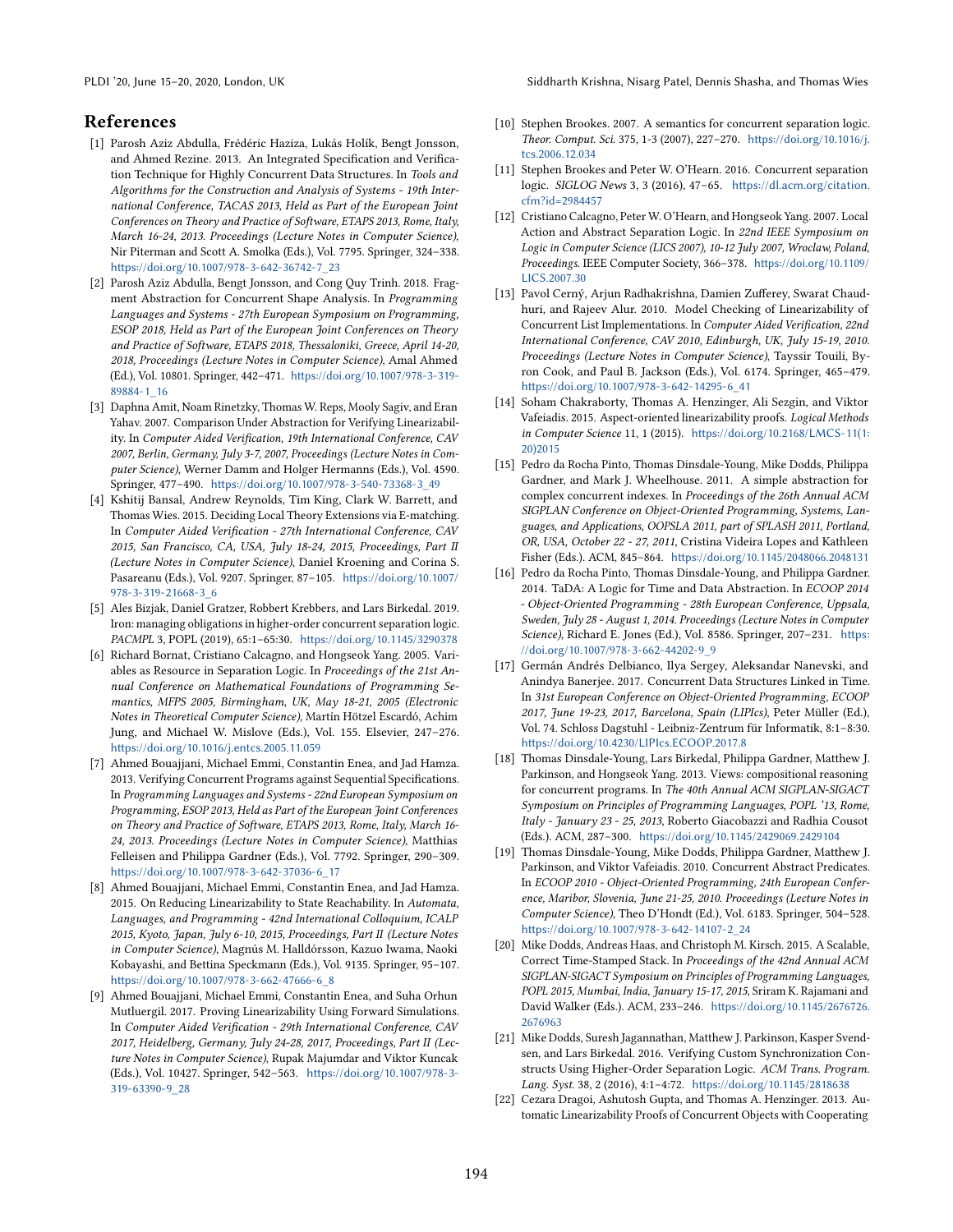Updates. In Computer Aided Verification - 25th International Conference, CAV 2013, Saint Petersburg, Russia, July 13-19, 2013. Proceedings (Lecture Notes in Computer Science), Natasha Sharygina and Helmut Veith (Eds.), Vol. 8044. Springer, 174-190. [https://doi.org/10.1007/978-](https://doi.org/10.1007/978-3-642-39799-8_11) [3-642-39799-8\\_11](https://doi.org/10.1007/978-3-642-39799-8_11)

- <span id="page-14-16"></span>[23] Yotam M. Y. Feldman, Constantin Enea, Adam Morrison, Noam Rinetzky, and Sharon Shoham. 2018. Order out of Chaos: Proving Linearizability Using Local Views. In 32nd International Symposium on Distributed Computing, DISC 2018, New Orleans, LA, USA, October 15-19, 2018 (LIPIcs), Ulrich Schmid and Josef Widder (Eds.), Vol. 121. Schloss Dagstuhl - Leibniz-Zentrum für Informatik, 23:1-23:21. [https:](https://doi.org/10.4230/LIPIcs.DISC.2018.23) [//doi.org/10.4230/LIPIcs.DISC.2018.23](https://doi.org/10.4230/LIPIcs.DISC.2018.23)
- <span id="page-14-3"></span>[24] Xinyu Feng, Rodrigo Ferreira, and Zhong Shao. 2007. On the Relationship Between Concurrent Separation Logic and Assume-Guarantee Reasoning. In Programming Languages and Systems, 16th European Symposium on Programming, ESOP 2007, Held as Part of the Joint European Conferences on Theory and Practics of Software, ETAPS 2007, Braga, Portugal, March 24 - April 1, 2007, Proceedings (Lecture Notes in Computer Science), Rocco De Nicola (Ed.), Vol. 4421. Springer, 173-188. [https://doi.org/10.1007/978-3-540-71316-6\\_13](https://doi.org/10.1007/978-3-540-71316-6_13)
- <span id="page-14-12"></span>[25] Ivana Filipovic, Peter W. O'Hearn, Noam Rinetzky, and Hongseok Yang. 2009. Abstraction for Concurrent Objects. In Programming Languages and Systems, 18th European Symposium on Programming, ESOP 2009, Held as Part of the Joint European Conferences on Theory and Practice of Software, ETAPS 2009, York, UK, March 22-29, 2009. Proceedings (Lecture Notes in Computer Science), Giuseppe Castagna (Ed.), Vol. 5502. Springer, 252-266. [https://doi.org/10.1007/978-3-642-](https://doi.org/10.1007/978-3-642-00590-9_19) [00590-9\\_19](https://doi.org/10.1007/978-3-642-00590-9_19)
- <span id="page-14-19"></span>[26] Dan Frumin, Robbert Krebbers, and Lars Birkedal. 2018. ReLoC: A Mechanised Relational Logic for Fine-Grained Concurrency. In Proceedings of the 33rd Annual ACM/IEEE Symposium on Logic in Computer Science, LICS 2018, Oxford, UK, July 09-12, 2018, Anuj Dawar and Erich Grädel (Eds.). ACM, 442-451. <https://doi.org/10.1145/3209108.3209174>
- <span id="page-14-4"></span>[27] Ming Fu, Yong Li, Xinyu Feng, Zhong Shao, and Yu Zhang. 2010. Reasoning about Optimistic Concurrency Using a Program Logic for History. In CONCUR 2010 - Concurrency Theory, 21th International Conference, CONCUR 2010, Paris, France, August 31-September 3, 2010. Proceedings (Lecture Notes in Computer Science), Paul Gastin and François Laroussinie (Eds.), Vol. 6269. Springer, 388-402. [https:](https://doi.org/10.1007/978-3-642-15375-4_27) [//doi.org/10.1007/978-3-642-15375-4\\_27](https://doi.org/10.1007/978-3-642-15375-4_27)
- <span id="page-14-17"></span>[28] Ronghui Gu, Zhong Shao, Jieung Kim, Xiongnan (Newman) Wu, Jérémie Koenig, Vilhelm Sjöberg, Hao Chen, David Costanzo, and Tahina Ramananandro. 2018. Certified concurrent abstraction layers. In Proceedings of the 39th ACM SIGPLAN Conference on Programming Language Design and Implementation, PLDI 2018, Philadelphia, PA, USA, June 18-22, 2018, Jeffrey S. Foster and Dan Grossman (Eds.). ACM, 646-661. <https://doi.org/10.1145/3192366.3192381>
- <span id="page-14-14"></span>[29] Timothy L. Harris. 2001. A Pragmatic Implementation of Non-blocking Linked-Lists. In Distributed Computing, 15th International Conference, DISC 2001, Lisbon, Portugal, October 3-5, 2001, Proceedings (Lecture Notes in Computer Science), Jennifer L. Welch (Ed.), Vol. 2180. Springer, 300-314. [https://doi.org/10.1007/3-540-45414-4\\_21](https://doi.org/10.1007/3-540-45414-4_21)
- <span id="page-14-1"></span>[30] Maurice Herlihy and Jeannette M. Wing. 1990. Linearizability: A Correctness Condition for Concurrent Objects. ACM Trans. Program. Lang. Syst. 12, 3 (1990), 463-492. <https://doi.org/10.1145/78969.78972>
- <span id="page-14-18"></span>[31] Stefan Heule, K. Rustan M. Leino, Peter Müller, and Alexander J. Summers. 2013. Abstract Read Permissions: Fractional Permissions without the Fractions. In Verification, Model Checking, and Abstract Interpretation, 14th International Conference, VMCAI 2013, Rome, Italy, January 20-22, 2013. Proceedings (Lecture Notes in Computer Science), Roberto Giacobazzi, Josh Berdine, and Isabella Mastroeni (Eds.), Vol. 7737. Springer, 315-334. [https://doi.org/10.1007/978-3-642-35873-9\\_20](https://doi.org/10.1007/978-3-642-35873-9_20)
- <span id="page-14-0"></span>[32] C. A. R. Hoare. 1969. An Axiomatic Basis for Computer Programming. Commun. ACM 12, 10 (1969), 576-580. [https://doi.org/10.1145/363235.](https://doi.org/10.1145/363235.363259) [363259](https://doi.org/10.1145/363235.363259)
- <span id="page-14-2"></span>[33] Cliff B. Jones. 1983. Specification and Design of (Parallel) Programs. In Information Processing 83, Proceedings of the IFIP 9th World Computer Congress, Paris, France, September 19-23, 1983, R. E. A. Mason (Ed.). North-Holland/IFIP, 321-332.
- <span id="page-14-6"></span>[34] Ralf Jung, Robbert Krebbers, Lars Birkedal, and Derek Dreyer. 2016. Higher-order ghost state. In Proceedings of the 21st ACM SIGPLAN International Conference on Functional Programming, ICFP 2016, Nara, Japan, September 18-22, 2016, Jacques Garrigue, Gabriele Keller, and Eijiro Sumii (Eds.). ACM, 256-269. [https://doi.org/10.1145/2951913.](https://doi.org/10.1145/2951913.2951943) [2951943](https://doi.org/10.1145/2951913.2951943)
- <span id="page-14-7"></span>[35] Ralf Jung, Robbert Krebbers, Jacques-Henri Jourdan, Ales Bizjak, Lars Birkedal, and Derek Dreyer. 2018. Iris from the ground up: A modular foundation for higher-order concurrent separation logic. J. Funct. Program. 28 (2018), e20. <https://doi.org/10.1017/S0956796818000151>
- <span id="page-14-9"></span>[36] Ralf Jung, Rodolphe Lepigre, Gaurav Parthasarathy, Marianna Rapoport, Amin Timany, Derek Dreyer, and Bart Jacobs. 2020. The future is ours: prophecy variables in separation logic. PACMPL 4, POPL (2020), 45:1-45:32. <https://doi.org/10.1145/3371113>
- <span id="page-14-5"></span>[37] Ralf Jung, David Swasey, Filip Sieczkowski, Kasper Svendsen, Aaron Turon, Lars Birkedal, and Derek Dreyer. 2015. Iris: Monoids and Invariants as an Orthogonal Basis for Concurrent Reasoning. In Proceedings of the 42nd Annual ACM SIGPLAN-SIGACT Symposium on Principles of Programming Languages, POPL 2015, Mumbai, India, January 15-17, 2015, Sriram K. Rajamani and David Walker (Eds.). ACM, 637-650. <https://doi.org/10.1145/2676726.2676980>
- <span id="page-14-20"></span>[38] Artem Khyzha, Mike Dodds, Alexey Gotsman, and Matthew J. Parkinson. 2017. Proving Linearizability Using Partial Orders. In Programming Languages and Systems - 26th European Symposium on Programming, ESOP 2017, Held as Part of the European Joint Conferences on Theory and Practice of Software, ETAPS 2017, Uppsala, Sweden, April 22-29, 2017, Proceedings (Lecture Notes in Computer Science), Hongseok Yang (Ed.), Vol. 10201. Springer, 639-667. [https://doi.org/10.1007/978-](https://doi.org/10.1007/978-3-662-54434-1_24) [3-662-54434-1\\_24](https://doi.org/10.1007/978-3-662-54434-1_24)
- <span id="page-14-8"></span>[39] Robbert Krebbers, Ralf Jung, Ales Bizjak, Jacques-Henri Jourdan, Derek Dreyer, and Lars Birkedal. 2017. The Essence of Higher-Order Concurrent Separation Logic. In Programming Languages and Systems - 26th European Symposium on Programming, ESOP 2017, Held as Part of the European Joint Conferences on Theory and Practice of Software, ETAPS 2017, Uppsala, Sweden, April 22-29, 2017, Proceedings (Lecture Notes in Computer Science), Hongseok Yang (Ed.), Vol. 10201. Springer, 696-723. [https://doi.org/10.1007/978-3-662-54434-1\\_26](https://doi.org/10.1007/978-3-662-54434-1_26)
- <span id="page-14-10"></span>[40] Siddharth Krishna, Dennis E. Shasha, and Thomas Wies. 2018. Go with the flow: compositional abstractions for concurrent data structures. PACMPL 2, POPL (2018), 37:1-37:31. <https://doi.org/10.1145/3158125>
- <span id="page-14-11"></span>[41] Siddharth Krishna, Alexander J. Summers, and Thomas Wies. 2020. Local Reasoning for Global Graph Properties. Programming Languages and Systems - 29th European Symposium on Programming, ESOP 2020, as Part of the European Joint Conferences on Theory and Practice of Software, ETAPS 2020 (2020). To appear.
- <span id="page-14-13"></span>[42] Justin J. Levandoski and Sudipta Sengupta. 2013. The BW-Tree: A Latch-Free B-Tree for Log-Structured Flash Storage. IEEE Data Eng. Bull. 36, 2 (2013), 56-62. [http://sites.computer.org/debull/A13june/](http://sites.computer.org/debull/A13june/bwtree1.pdf) [bwtree1.pdf](http://sites.computer.org/debull/A13june/bwtree1.pdf)
- <span id="page-14-21"></span>[43] Hongjin Liang and Xinyu Feng. 2013. Modular verification of linearizability with non-fixed linearization points. In ACM SIGPLAN Conference on Programming Language Design and Implementation, PLDI '13, Seattle, WA, USA, June 16-19, 2013, Hans-Juergen Boehm and Cormac Flanagan (Eds.). ACM, 459-470. [https://doi.org/10.1145/2491956.](https://doi.org/10.1145/2491956.2462189) [2462189](https://doi.org/10.1145/2491956.2462189)
- <span id="page-14-15"></span>[44] J. Gregory Malecha, Greg Morrisett, Avraham Shinnar, and Ryan Wisnesky. 2010. Toward a verified relational database management system. In Proceedings of the 37th ACM SIGPLAN-SIGACT Symposium on Principles of Programming Languages, POPL 2010, Madrid, Spain, January 17-23, 2010, Manuel V. Hermenegildo and Jens Palsberg (Eds.). ACM,